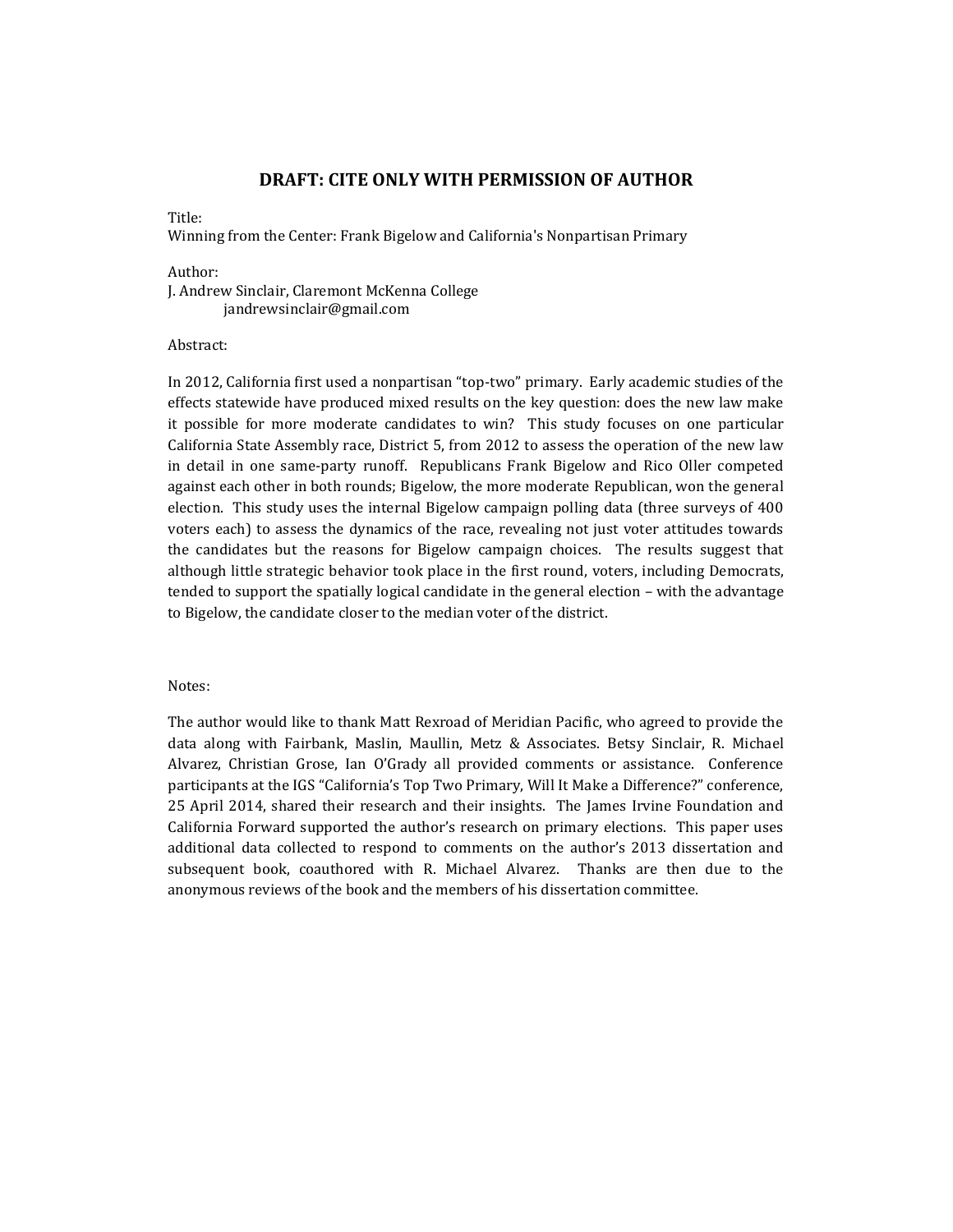## **Introduction**

Americans continue to seek improvement in their democratic institutions. Although Madison thought the "republican principle" ensured defeat for minority factions "by regular vote," democracy turns out to be less straightforward (2003, 75). With many potential candidate choices in an election, "no one method" of voting "satisfies all the conditions of fairness that have been proposed as reasonable and just" (Riker 1982, 65). States use primary elections to narrow the number of alternatives for the general election; while no rule satisfies all the concerns of the theorists (Arrow 1951), some rules may, in practice and on average, generate more desirable outcomes. In 2012, California implemented a new "top-two" primary election law in an effort to elect more pragmatic or moderate candidates.

This paper examines how a moderate candidate defeated a more ideologically-driven copartisan and won a seat in the state legislature. In California's very conservative  $5<sup>th</sup>$  Assembly District, Republicans Frank Bigelow and Rico Oller advanced to the general election by earning the two greatest proportions of the votes cast for all candidates by all primary voters. These were not identical candidates; for example, while Frank Bigelow had not signed the "no-tax" pledge, Rico Oller did. I examine voter preferences between the candidates using three surveys Bigelow's team conducted over the course of the campaign. This rich data source provides insight not only into voter behavior but also campaign strategy and the likelihood of seeing similar outcomes in the future. In AD5, the pro-reform advocates appeared to get what they wanted; the evidence from these surveys supports the conclusion that the new law will benefit moderate candidates who survive into the second round.

Existing empirical research on primary election reforms paints a mixed, if not pessimistic, picture. Earlier studies (Gerber and Morton 1998) which find some types of more "open" (greater voter choice) laws lead to the election of more moderate candidates contrast with recent findings (McGhee et al. 2014) that many primary laws do not appear to affect polarization in a meaningful or systematic way. Specifically about the top-two primary, Kousser, Phillips, and Shor (2014) find little evidence that California candidates presented themselves differently before the new primary. Ahler, Citrin, and Lenz (2014) find that voters did not seem to have enough information to adequately take advantage of the new strategic opportunities (to obtain moderation) presented by the new primary. Nagler (2013) finds little evidence for strategic voting in the first round and evidence for high "drop-off" of voters without a candidate of their party in the general election. On the other hand, Alvarez and Sinclair (2014) argue the toptwo did produce more moderate winners in some highly competitive districts and Grose, Sinclair, and Yoshinaka (2014) suggest the legislature turned more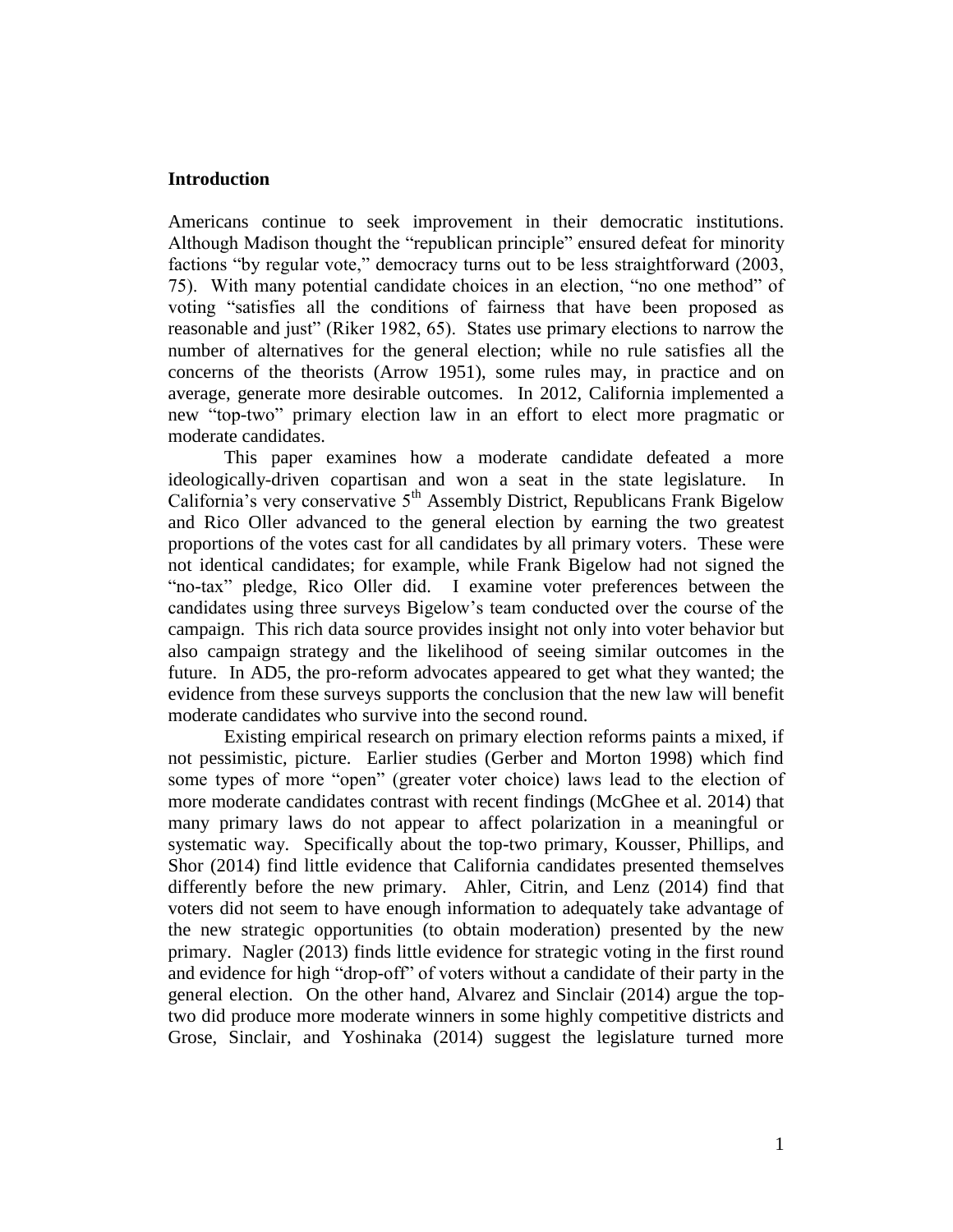moderate after the election. The in-depth examination presented in this paper for one of the same-party runoffs, across the whole of the election cycle, helps to bridge the gaps in this existing and, at times, apparently contradictory literature.

The next section of this paper motivates the selection of this particular race as an important case study: it has many of the specific dynamics the primaryreform advocates appear to have considered as they pushed to change the electoral institutions. The subsequent section places this debate more broadly in the literature about electoral institutions and voter behavior. The data and methods section describes the Bigelow dataset, the testable hypotheses derived from the literature, and the method employed to test them. The rest of the paper presents and discusses those results.

## **Why AD5? The Tax Pledge, Moderate Candidates, and Primary Reform**

Every year throughout the 1990s and 2000s, it seemed the California budget battles got worse.<sup>1</sup> In 2008 state legislators failed to pass a budget for eighty-five days as Republicans refused to grant tax increases, Democrats refused to cut services, and a super-majority rule required compromise; the *New York Times* described the final agreement as "the most universally despised budget in the nation" (Steinhauer 2008). A 2009 mid-year budget adjustment required a "record-long floor session of nearly 46 hours" to get just six Republican votes (Steinhauer 2009). Those votes, though, would transform the California political landscape: the key centrist Republican, State Senator Abel Maldonado, demanded the legislature put primary election reform on the 2010 ballot as part of the deal.

In June 2010, California voters approved Proposition 14, switching the state from traditional party primaries to a nonpartisan "top-two" primary system. Then, in a record-breaking session before the implementation of several state reforms, the state legislature passed the 2010 budget one hundred days late (Nagourney 2010). Later that year voters also approved Proposition 25, a ballot proposition to remove the supermajority requirement in the legislature for the yearly budget (Buchanan and Berton 2010) as well as a second redistricting reform measure (York 2010).<sup>2</sup> All of these reforms, in some ways, targeted the

<sup>&</sup>lt;sup>1</sup> See McGhee (2007, 4). The state legislature only managed to produce an "on-time" budget a handful of times since the 1970s. Starting in the 1990s, budget battles increased in length, routinely delivering budgets over twenty days late. In a few cases these conflicts stretched on to forty or sixty days, providing yearly late-summer entertaining political reading in the local newspapers and convincing the author of this paper to become a political scientist.

<sup>&</sup>lt;sup>2</sup> In 2008 California passed a ballot proposition to make a 'citizen's redistricting commission' for the state legislature; the 2010 measure added House districts to that as well.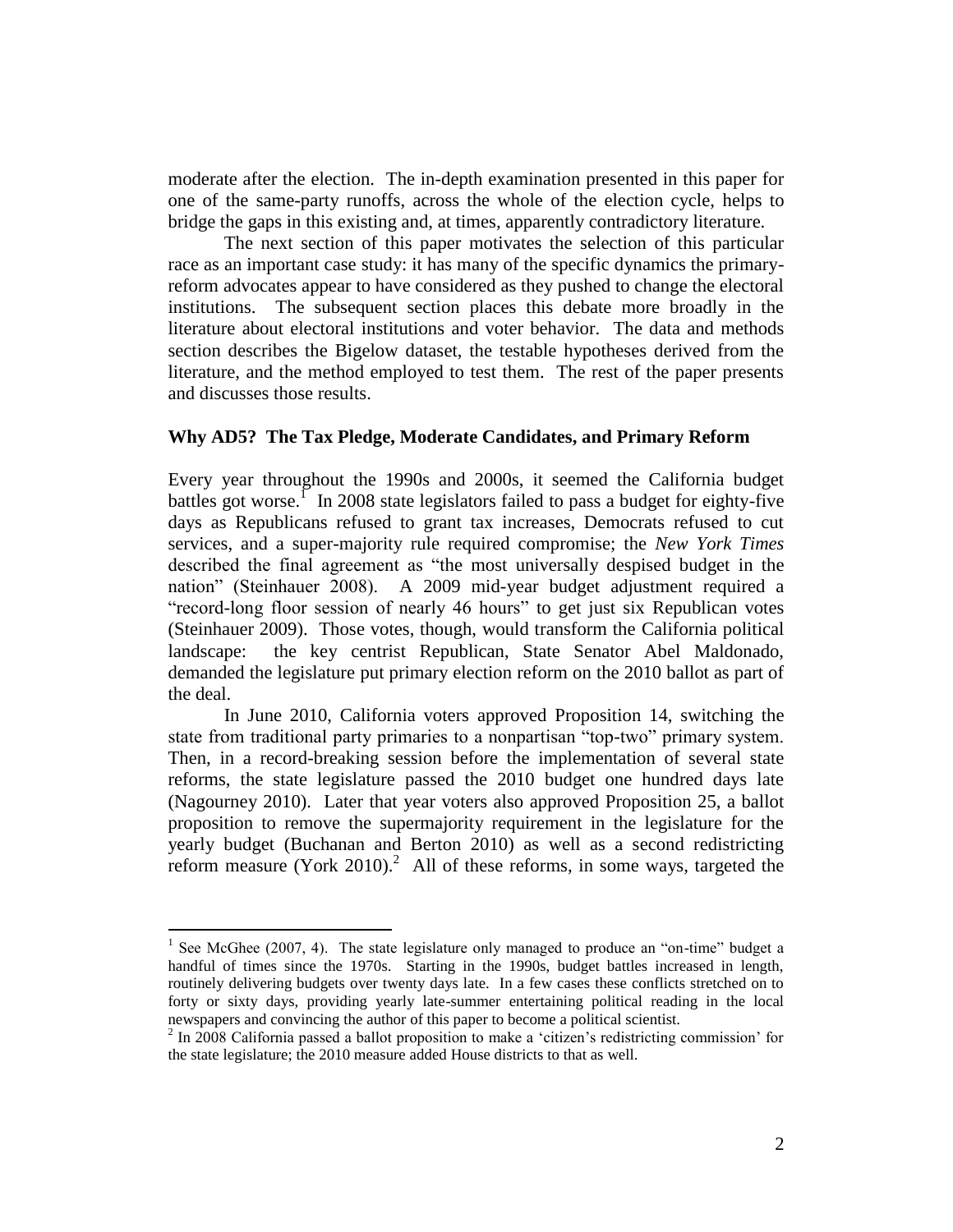ability or incentives for legislators to someday surpass their ignominious 100 days-late budget record.

Proponents of the top-two primary supported it for a variety of reasons. Supporters ranged from Republicans like then-Senator Maldonado, Governor Schwarzenegger, and Charles Munger to newspapers like the Los Angeles Times and eventually to a majority of the Democratic-leaning state's voters.<sup>3</sup> Nevertheless, they likely shared some expectations in common. McGhee observes that the new primary's "advocates most commonly cite [as a reason to support the proposition] its potential to increase moderation in the state's political parties"  $(2010, 3)$ .<sup>4</sup> While "moderation" can have many meanings, in the larger political context of the era, included among the most important must be the relative willingness of politicians to compromise on the state's financial policy.

In 2012 Californians got their first look at the new primary. The June primaries turned out to be a sleepy affair; with the presidential nomination contest already rendered meaningless, and no serious challengers against a well-funded incumbent U.S. Senator, all the serious primary contests took place in state legislative and U.S. House races. While it may take some years to better understand how all of these reforms affected California state politics, challengers and legislators need to make decisions now based on the evidence they have available.<sup>5</sup> In that sense, even a small number of successful moderates in the 2012 election could have an effect on future campaigns and the behavior of current legislators – either providing an incentive to jump into a race thought otherwise unwinnable or as a warning to act in such a way as to deter an opponent's entry.

Frank Bigelow defeated, with 52 percent of the vote, fellow Republican Rico Oller in California's  $5<sup>th</sup>$  Assembly District in 2012 to set one of those precedents. Bigelow, a "soft-spoken rancher," refused to sign the Americans for Tax Reform "no-tax-increase" pledge (Mishak and York 2012). Newspaper descriptions of Oller tend to be more colorful. In the *Times*, Mishak and York would write that Oller:

"… is a conservative firebrand who quotes Ayn Rand, spits out the word 'moderate' like tobacco juice and finds his political

<sup>3</sup>Charles Munger's reform efforts would place him in select company on *Salon.com* as one of "5 billionaires who are making life miserable for ordinary Americans" (Johnson, 2014). The *Los Angeles Times* called Proposition 14 a "sensible and modest step" (Editorial Staff, LA Times 2010).

<sup>&</sup>lt;sup>4</sup> The complaints about the polarization in the legislature do not seem to be exaggerated; Shor and McCarty (2011) find that the California legislature was the most polarized in the nation.

 $5$ With redistricting, a new redistricting process, the new primary, the new budget rules, and the Democratic Party's overall success, distinguishing the partial effect of any one of the changes is very challenging.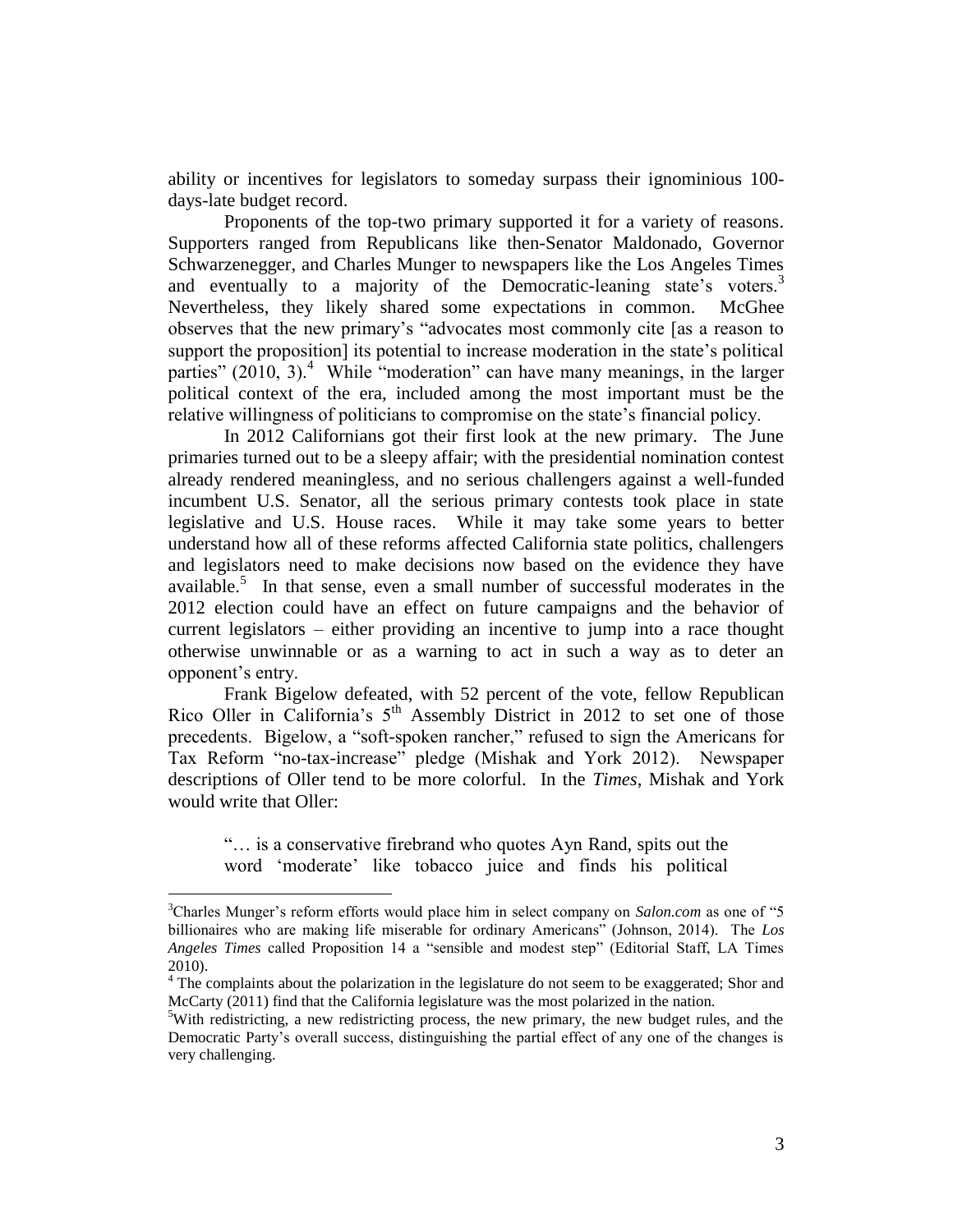philosophy in a quote from the 1990s film 'Tombstone': 'Either fight or get out of the way.'"

Oller would go on to say that the Democrats "have to find a Republican who is more morally flexible [on taxes]. I don't possess that degree of flexibility" (Mishak and York 2010). While Bigelow did not favor higher taxes, he did not sign the pledge and retained his own 'flexibility.' Local activists perceived this distinction as a real policy difference between the candidates.<sup>6</sup>

The AD5 election tests the idea that a relative moderate can emerge victorious through a top-two primary. Bigelow had to survive in a field of six primary candidates and defeat a more ideological and experienced candidate of his own party in the general election.<sup>7</sup> Moreover, Bigelow came in second in the primary.<sup>8</sup> This district can serve as a proving ground for the concept of the toptwo for three main reasons: first, Bigelow and Oller differed on the very dimension on the minds of many pro-reform advocates. Second, this district has the characteristics of a sufficiently safe Republican seat that we can safely assume no Democrat would likely have emerged victorious in in a more traditional general election. Third, the 2012 primary election results suggest that Oller would have won a traditional primary election.

Furthermore, the race in AD5 fits the description of the national "problem." No less observer than President Obama commented that House Republicans, either by incentive or by inclination, tended to pay more attention to the opinions of their party primary constituents than national public opinion (Foer and Hughes 2013). George W. Bush likely had similar complaints about the Democratic members of the House – many, like former speaker Nancy Pelosi, elected from lopsided Democratic-leaning districts in California. If someone like Frank Bigelow can defeat someone like Rico Oller, if more states adopted this rule, would members of Congress become more moderate or pragmatic?

The answer to that question depends on *how* Frank Bigelow won his election. If true, voters had to be able to determine that he had a more moderate or pragmatic stance than Rico Oller. Next, voters – in particular, Democratic voters and moderate Republicans – had to decide to support Bigelow over Oller.

<sup>&</sup>lt;sup>6</sup> For an interesting example, see Park (2012). "RightOnDaily.com" describes itself as a "collaborative effort of several conservative activists in Placer County" and goes on to say: "the primary purpose of RightOnDaily.com is about exposing fraud in the Republican Party and the agendas of government." This website would post several pieces opposing Bigelow and supporting Oller. The October  $4<sup>th</sup>$  post highlighted the AFL-CIO's Bigelow endorsement and, as "the main course," a copy of a letter reportedly dispatched from local Democrats urging their fellow partisans to back Bigelow over Oller *because* Bigelow had not signed the pledge.

 $7$  Oller had previously served in the Assembly, served in the State Senate, and run for U.S. House.

 $8$  Bigelow (R.), 29%; Oller (R.), 34%; Lancaster (R.), 2 %, Boyd (D.), 13%; Fitzgerald (D.) 18%; Belden (No Party Preference), 4%.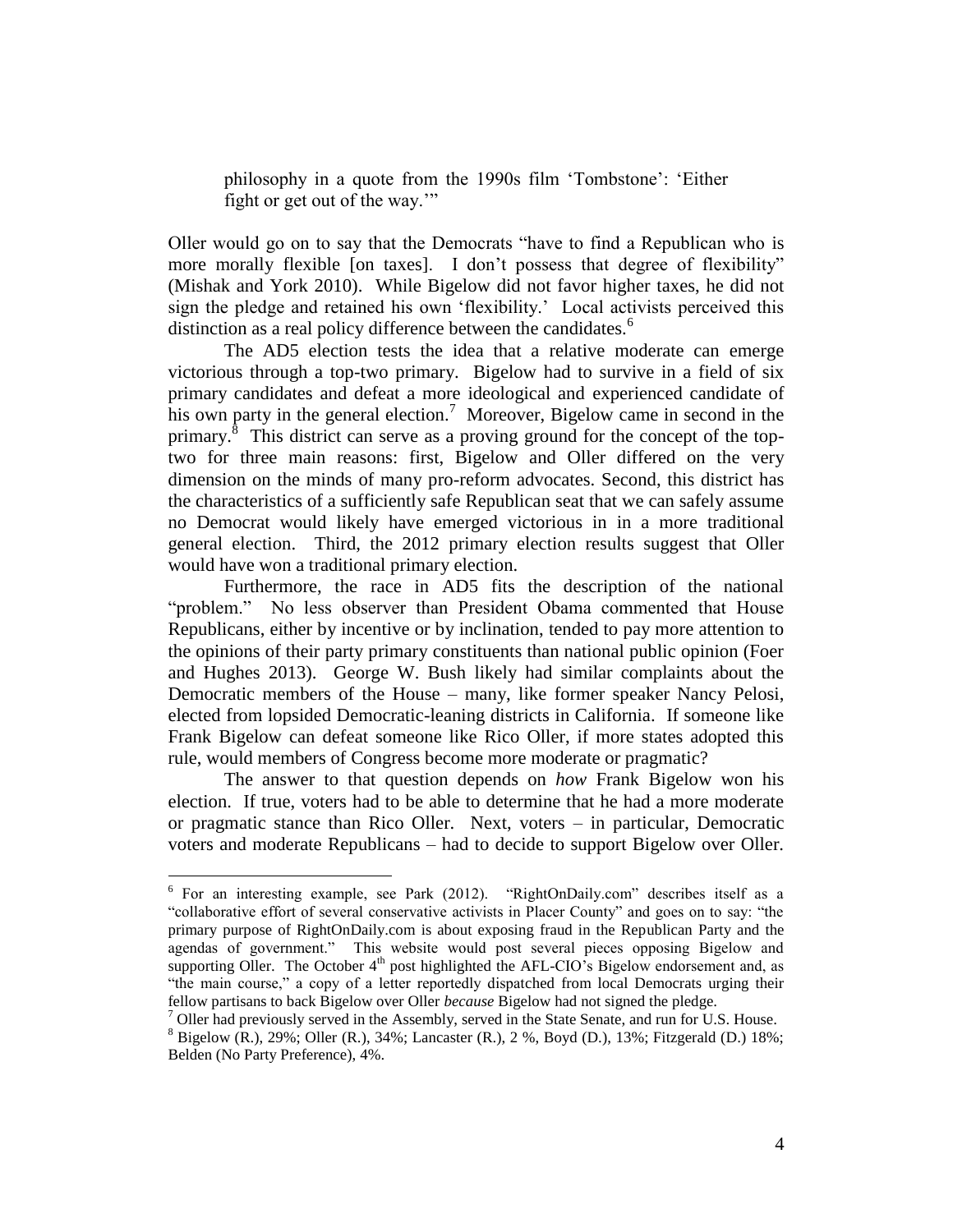For this result to be more than an anomaly, the result had to depend at least to some extent on ideology and partisanship, rather than just approval of Bigelow's trademark cowboy hat or other "valence" issues not necessarily tied to partisanship.

The anecdotal evidence supports this claim. In addition to the surveys their campaign commissioned, the Bigelow team also conducted focus group studies. The moderator put to a group of Democratic and Independent women a question about the tax pledge --

DEM. FEMALE RESPONDENT: I cannot vote for any Republican that has ever signed that little thing, "Here is the religious things I'm going to follow." I want them to step aside and say, "I'm not (inaudible) the religious right. I am going to vote on the issues, and I'm not going to follow them." Right now that scares me. MODERATOR: What if they signed the pledge never to raise taxes?<br>DEM. FEMALE RESPONDENT: I wouldn't trust them. DEM. FEMALE RESPONDENT: MODERATOR: That's a deal breaker. DEM. FEMALE RESPONDENT: That's a deal breaker.<sup>9</sup>

-- but is that enough? The focus group respondents had a moderator with them to suggest issues and provide information. Would Bigelow's more moderate stance give him a path to victory in that election cycle? Alternative stories are certainly plausible and favored by other authors in the literature: that party organization matters more than ideology, that voters have so little information as to make these results random or based on arbitrary cues, and that moderate candidates may not choose to enter the election.

### **Voter Behavior, Electoral Institutions, and Primary Reform**

 $\overline{a}$ 

Political scientists have not yet arrived at a consensus on how California's toptwo primary, or any other primary election law, should affect state and national politics. The diversity of American electoral institutions, both between states and across time, complicates the study of American primaries. Furthermore, there are still formal theory questions left unanswered; in terms of framing expectations for empirical work, scholars tend to rely on the 'back of the envelope' theory that "more open" primaries should produce "more moderate" results.<sup>10</sup>

<sup>&</sup>lt;sup>9</sup> "Democratic and Independent Women" focus group responses, Sept. 12 2012. Focus group commissioned on behalf of Frank Bigelow and transcripts were provided to the author.

<sup>&</sup>lt;sup>10</sup> For a sample of the diversity of theoretical approaches, see: Chen and Yang (2002), Callander (2005), Oak (2006), Owen and Grofman (2006), Adams and Merrill (2008). The difficult choice to make in these models seems to be: do you allow for strategic voters, strategic candidates, or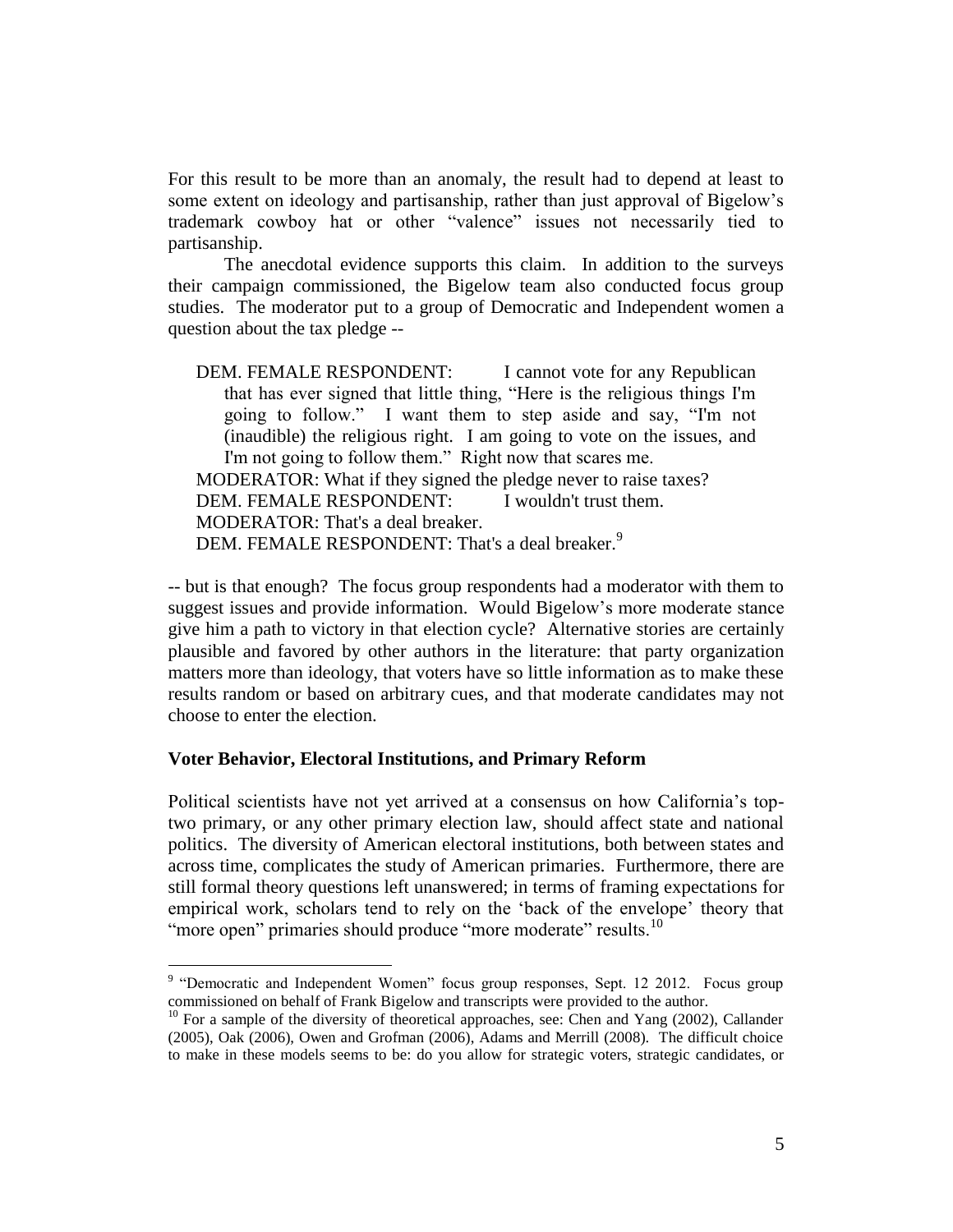Most states use one of three types of primary laws, distinguished by the ability of voters to choose a party on election day: open, semi-closed, and closed.<sup>11</sup> While there are some variants of each type, these are all broadly defined "partisan" primaries. In a partisan primary, candidates of each party face candidates of their own party; in the subsequent general election, the primary winners face the nominees of other qualified parties.

In 1998 and 2000, as the result of an earlier ballot proposition, California experimented with an 'even more open' type of an open primary, a "blanket primary." A blanket primary allows voters to switch between party primaries as they moved down the ballot.<sup>12</sup> Washington and Alaska used a similar rule (and had done so for some time). Nevertheless, the California political parties sued and defeated the blanket in the U.S. Supreme Court. In *California Democratic Party v. Jones* (530 U.S. 567, 2000), the Court ruled that the blanket primary violated political parties' associational rights by making it too easy for voters who did not affiliate with the party to determine the official party nominee.

Parties do not have a right to have a state-run primary, though. In the *Jones* decision, the Court suggested that a nonpartisan primary (like the top-two) would pass constitutional tests because it does not purport to select the nominee of a political party; it is merely the first stage of a two-stage nonpartisan election process. Washington implemented the top-two primary in 2008 as an alternative to the blanket (see Donovan 2012) and California used it for the first time in 2012. While adopted with a similar *purpose* to the blanket primary (in California, also supported most prominently by moderate Republicans), it is not immediately

both? And then: how many candidates, from how many parties, do you include? Furthermore: do you have voters merely choose based on a one-dimensional ideological space, or do you allow them to consider other characteristics? As you can readily imagine, different answers to these questions produce very different predictions from formal models of primary elections.

<sup>&</sup>lt;sup>11</sup> Although, it is important to note, not all scholars agree on *precisely* what defines these types. In an open primary, all voters can pick the ballot of any qualified political party on the day of the election and vote for candidates of that party. In a closed primary, only voters registered with a political party can vote on that party's ballot. In a semi-closed primary, typically unaffiliated voters can choose a party but affiliated voters must stay with their own party's ballot. While seemingly straightforward, there are several complications: what about states that allow new voters to affiliate on election-day but not existing voters? What about states that allow unaffiliated voters to pick a party but then have those voters leave affiliated (and then ineligible, without further action, to repeat the process in the next cycle)? What about states that claim to have a closed primary but have no meaningful way to enforce their rule? And so on. The other commonplace distinction (pioneered in Kanthak and Morton 2001) separates open primaries into "pure open" (voters choose their party privately) and "semi-open" (voters choose their party publicly).

 $12$  For example, voting in the Democratic Party primary for U.S. Senate, the Republican Party primary for U.S. House, and then switching back to vote in the Democratic Party primary for all the other races on the ballot.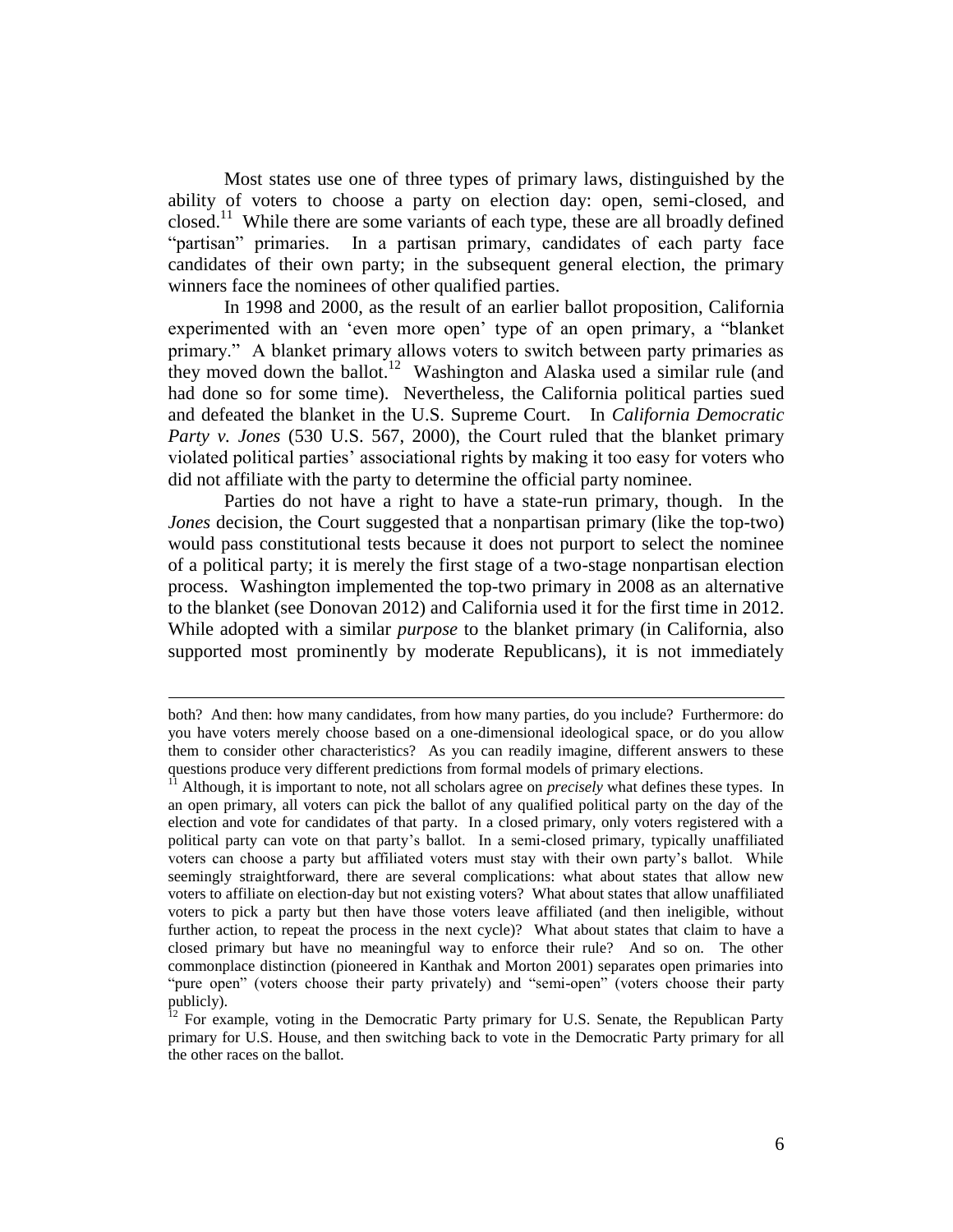obvious that the two laws should have similar effects. The possibility of sameparty runoffs distinguishes the top-two from the blanket primary.

The research on types of primaries beyond the top-two helps frame this study in two ways. First, aside from Washington's recent experience (Donovan 2012), Nebraska's nonpartisan legislature, and a similar (but not identical) primary system in Louisiana, there are not many American examples of nonpartisan primaries for traditionally partisan offices.<sup>13</sup> Other countries have runoff systems but typically combine them with a greater amount of party control.<sup>14</sup> To frame expectations for the top-two primary, then, the broader literature can suggest what considerations will be important. Second, literature covering other types of primaries provides the comparison: does this reform appear to work where others have failed to do so?

Gerber and Morton (1998) evaluate conventional wisdom that openness correlated directly with moderation. They find that winners of semi-closed primaries had the most moderate voting records in Congress, followed by the winners of open primaries.<sup>15</sup> In their view, unaffiliated voters provide a moderating influence in semi-closed and open primaries, somewhat offset by "raiding" partisan crossover voters in open primaries. Kanthak and Morton (2001) largely agree, although they offer a more refined distinction between types of open primaries (open and semi-open).

Not all scholars are convinced that primary rules matter very much. McGhee et al. (2014) fail to reject the null hypothesis that primary type did not explain polarization. Other recent scholarship on parties has emphasized the control parties have over the nomination process through "informal party organizations" (Masket 2011) and the "invisible primary" that takes place before any voting actually begins (Cohen et. al 2008). A study on the Nebraska nonpartisan legislature observes that the nonpartisan legislature polarized as parties figured out how to defeat an institution specifically designed to weaken their influence (see Masket and Shor 2011). Kousser, Phillips, and Shor (2014) did not find evidence that candidates moderated in the 2012 California top-two primary, which might suggest a strong tie between candidates and their party.

 $13$  There are many American elections that are nonpartisan for local offices. These differ from the nonpartisan top-two primary because they are not only nonpartisan in structure but also nonpartisan in terms of cues on the ballot. Candidates in city elections typically do not list their personal party preference, leaving voters to use cues like incumbency (Schaffner, Streb, and Wright, 2001).

 $14$  For a broader look at some of these alternatives, see Callander (2005). To make clear my point, take French Presidential Elections: all of the 10 first-round candidates in 2012 represented *different* political parties.

<sup>15</sup> They also control for nonpartisan and blanket primaries – but they only have Alaska, Washington, and Louisiana as cases.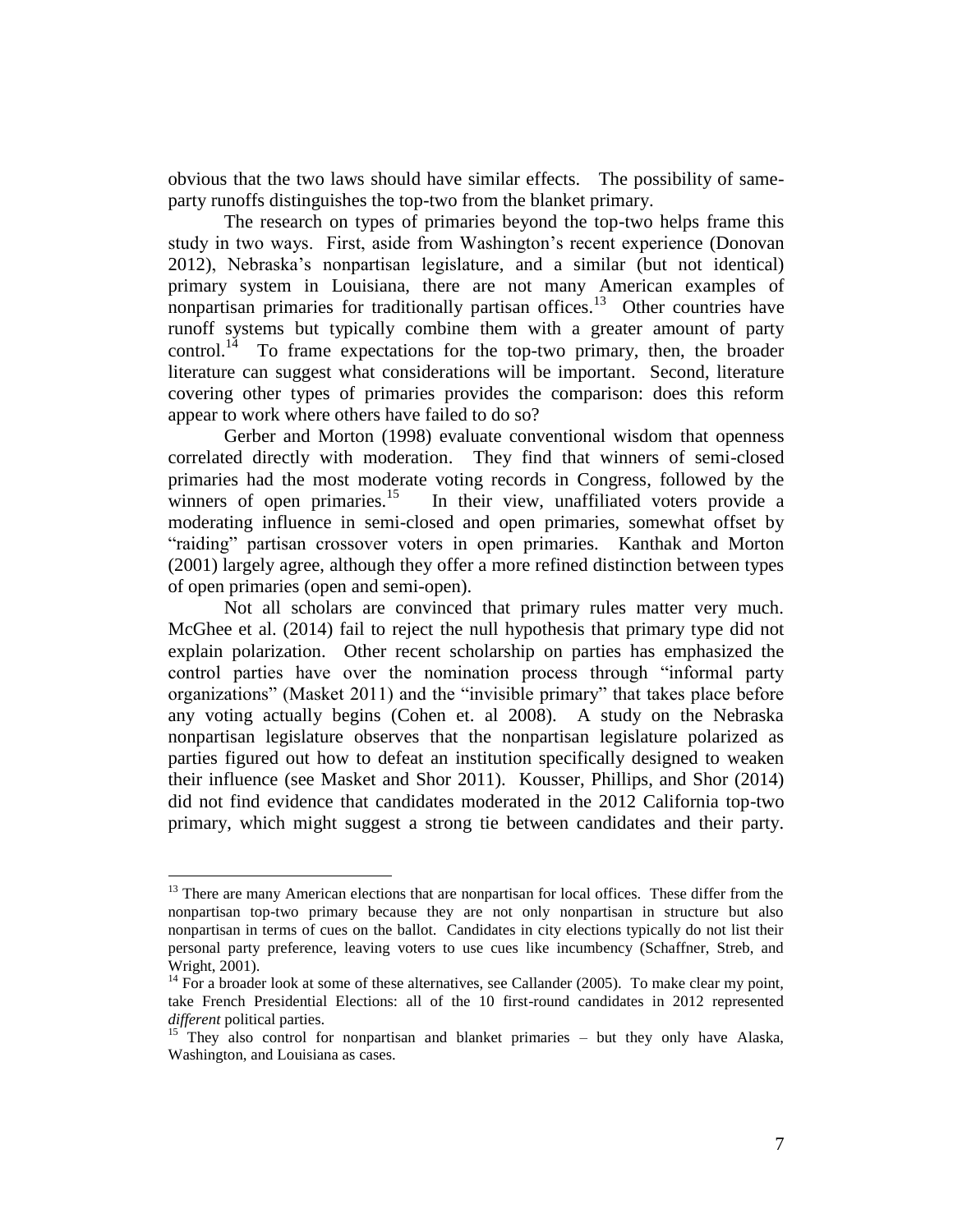The primary rules have to matter enough to overcome the parties' ability to use their resources and ingenuity to retain control.

Primary reforms can fail to produce more moderate outcomes not only because parties seek to control meaningful candidate entry but also because voters may not support the moderate candidates. In the top-two, moderates face challenges in both stages. In the first stage, they may be "squeezed" by other candidates, making the center an inhospitable place (and, therefore, may not even choose to run) if voters merely select the most ideologically proximate candidate (like in Palfrey 1984). Candidates either have to be very fortunate with the other candidates' entry decisions or stimulate strategic behavior in the electorate.

Many scholars have studied strategic voting in a variety of contexts. While there are many different types, proponents of the top-two would hope in particular that candidates of a weak party would abandon hopeless candidates and vote for moderates of the stronger party. There is some evidence that sizeable numbers of voters in Britain, for example, will leave behind a party that is nationally viable but locally weak to support their second choice (Alvarez and Nagler, 2000). Research into Duverger's law (see Cox 1997) would suggest that voters must be, at some level, at least somewhat strategic.

Nevertheless, the literature on voter behavior still struggles to theoretically motivate voter's choices. Riker and Ordeshook's "calculus of voting" (1968) poses the problem – the apparent individual irrationality of voting given the nearzero expected benefit and a nonzero cost – and proposes an arbitrary individual sense of duty as a solution. And while the same challenges apply to choosing to cast a strategic vote, Alvarez and Kiewiet observe that "the zero likelihood of being pivotal has led some to argue that it makes no sense to cast a tactical vote, but it is also the case that *not* casting a tactical vote has the same, utterly inconsequential impact on the outcome of a large-scale election" (2009, 269). In the top-two primary, with the unusual structure of party cues and incentives, to what duty voters feel called should affect the observed outcomes.<sup>16</sup>

Research on strategic voting in American primaries has produced nuanced results. Abramson et al. (1992) found some evidence in American presidential primaries that voters thought about candidate viability. Many of the essays in Cain and Gerber (2002), though, do not find significant evidence for meaningful strategic behavior in California's blanket primary. More on point: early studies on the top-two primary have not been very encouraging; Ahler, Citrin, and Lenz (2014) find that voters typically did not have enough information or the

<sup>&</sup>lt;sup>16</sup> In particular, does abandoning the party, when a candidate of the party remains available, impose some additional psychological costs on the voters? If party identification is primarily a "psychological attachment" (Campbell et al. 1960, 121), crossing the party barrier to behave strategically may have real psychological costs that within-party strategic behavior would not have.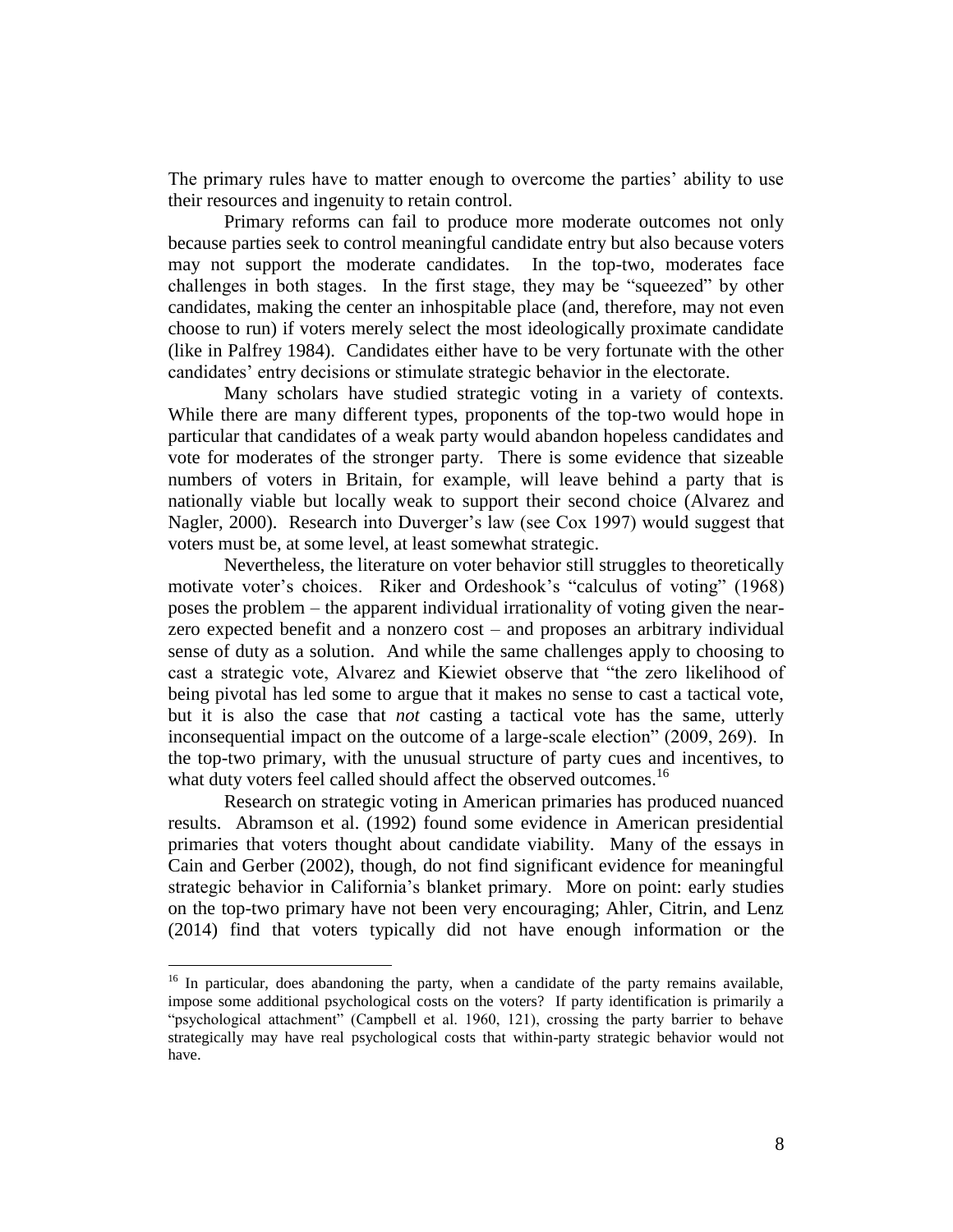inclination to take advantage of the opportunities the top-two ballot afforded them in the primary.

Even for voters who *wish* to behave strategically, the incentives are not necessarily clear.<sup>17</sup> Clough (2007, 313) observes that the "availability of public information" like polling data may impair voters' ability to avoid wasting their vote; while Clough points out that many American elections are well-studied and surveyed, this seems unlikely to apply to State Assembly races. In AD5, for example, a Democrat who believed Bigelow unlikely to win the election might have little incentive to support him (rather than to try to choose the most competitive of the two Democratic candidates). Alvarez and Sinclair (2013) and Sinclair (2013) also observe that many voters even in very competitive races did not have enough information to make electoral strength judgments about all of the candidates in their district.

Notably, information *about* the candidates (ideological placement, relative electoral strength) only solves part of the information problem. Alvarez and Kiewiet (2009) found that voters in the high-visibility recall election at least had "rationalistic" preferences between pairs of candidates. In a top-two primary, though, voters have to make a judgment between many candidates at once, taking into account the information they possess and the potential strategies of others. Referencing Cox (1997, 137), Blais et al. (2011, 638) observe:

"… strategic considerations should play a weaker role in tworound elections. The point is that more information is required to vote strategically… this entails trying to anticipate the possible outcomes of the first ballot and then the probably result of the second ballot with different runoff pairings."

Furthermore, "Blais [(2004)] found little evidence of French voters deserting their first preference because that first preference was perceived to be unviable" in French presidential elections, which have a similar structure (Blais et al. 2011,  $638$ .<sup>18</sup> As Blais et al. note, too, voters can make what turn out to be ex-post apparently regrettable choices; not all strategic risks turn out well.<sup>19</sup> Facing a complex choice, sincere voting may be a very reasonable strategy.

<sup>&</sup>lt;sup>17</sup> It is also difficult to test *absence* of strategic behavior in a world of incomplete information. After all, voters could first determine that strategic behavior made little sense and then *rationally* choose to remain uninformed about alternatives.

<sup>&</sup>lt;sup>18</sup> The original Blais (2004) book chapter appears to be written in French, so I have cited a coauthored summary written in English.

 $19$  The example used in Blais et al. (2011) and widely cited elsewhere also comes from France: the 2002 French Presidential Election. It appears that too many voters abandoned the presumed winner, the Socialist candidate, resulting in a second-stage election between a center-right and farright candidate.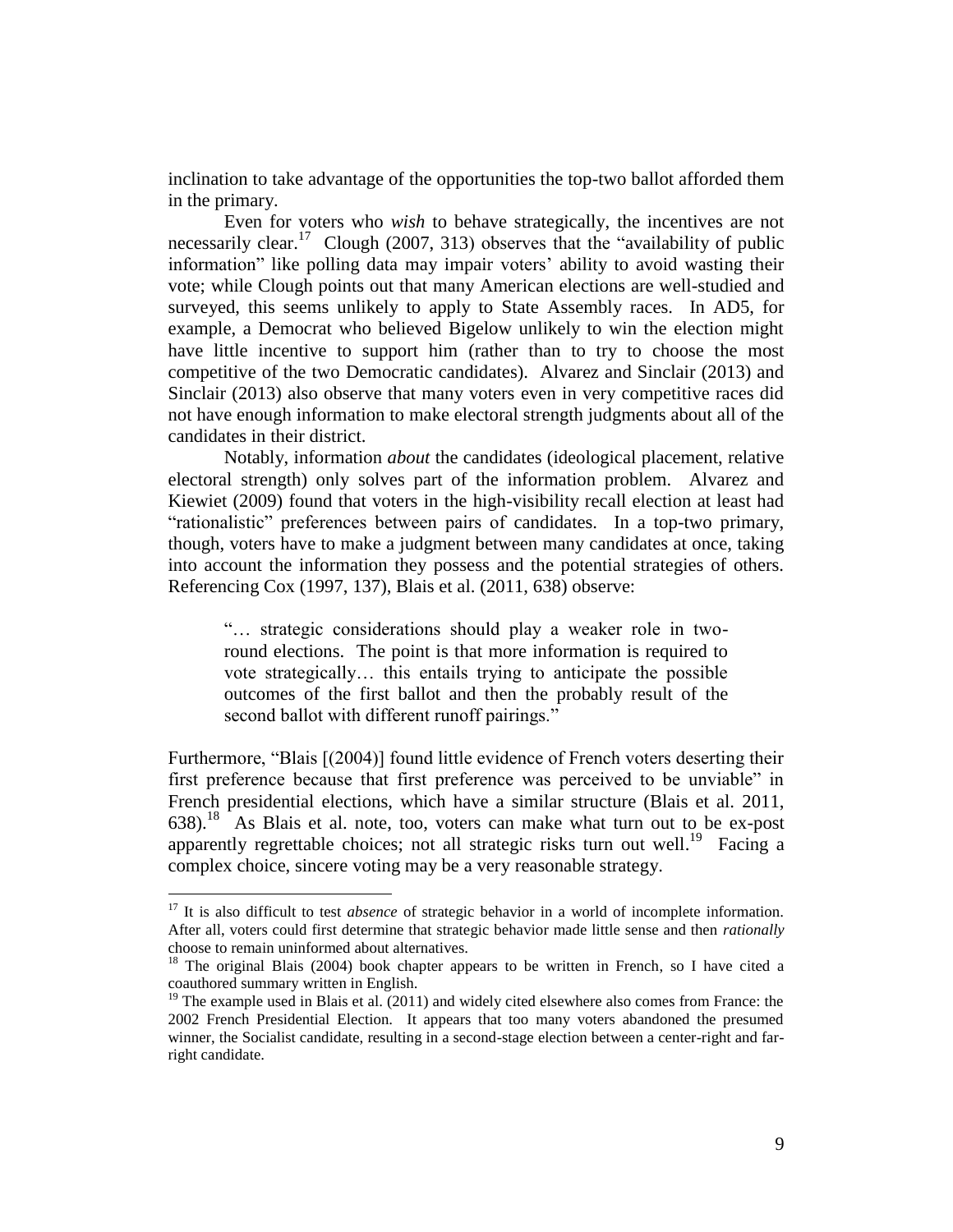Unlike with the blanket primary, though, a moderate could still come in second place in the primary and win the election. Alvarez and Sinclair (2014) suggest that moderate candidates in the top-two primary needed at least one of these conditions to be satisfied to win: (1) sufficient strategic voting for the moderate candidate over a more partisan, but hopeless, weak party alternative; (2) enough of an advantage in spatial positioning with sincere voting to make the toptwo. They suggest that most of the new law's effect (including in AD5, a race they study with their own survey) came from the second path rather than largescale strategic voting. In AD5, for example, Bigelow made the top-two in second place in part because voters perceived the two Democratic candidates (Boyd and Fitzgerald) as ideologically similar and they split the Democratic Party vote.

It is not obvious, though, that the same party runoffs would be sufficient to generate moderation. The primary and general electorate may be very different, particularly if only one party has candidates on the ballot. Nagler (2013) found significant voter drop-off in races in which they did not have a candidate of their own party. Research tends to find low amounts of strategic voting in similar primaries, to observe that voters lacked much information about the candidates (in particular, both Ahler, Citrin and Lenz 2014 and Alvarez and Sinclair 2014), and to assess previous electoral reforms with a mixed record of moderating outcomes. Furthermore, much of the academic effort on the top-two process focused on the primary election stage rather than on the subsequent general election.

This paper fills three gaps in this literature. First, this report includes survey data of a competitive same-party runoff in great detail. Alvarez and Sinclair (2014) surveyed only in the primary in this contest; Nagler (2013) used general election data but did not have many observations from each race; and many of the other early studies on the top-two focus just on the primary election part (or on the subsequent legislative action). Second, this paper uses data from Bigelow's campaign, so the analysis here has a close connection to the decisions they made in different stages of the election. Third, this data allows us to examine an important race in its most important dimensions: did party and ideology play their expected roles, or did Bigelow win for reasons unrelated to his more moderate positions?

### **Data and Methodology**

The campaign consultants for Frank Bigelow provided the data for this paper. They made five distinct efforts to gather information: a preliminary survey long before the primary (April 9-10, 2012), two focus groups at the end of the summer (September 9, 2012), a survey specifically tailed to their general election (September 28), another related survey a few weeks later (October 19), and (it appears they bought access to) an additional survey in the middle of October.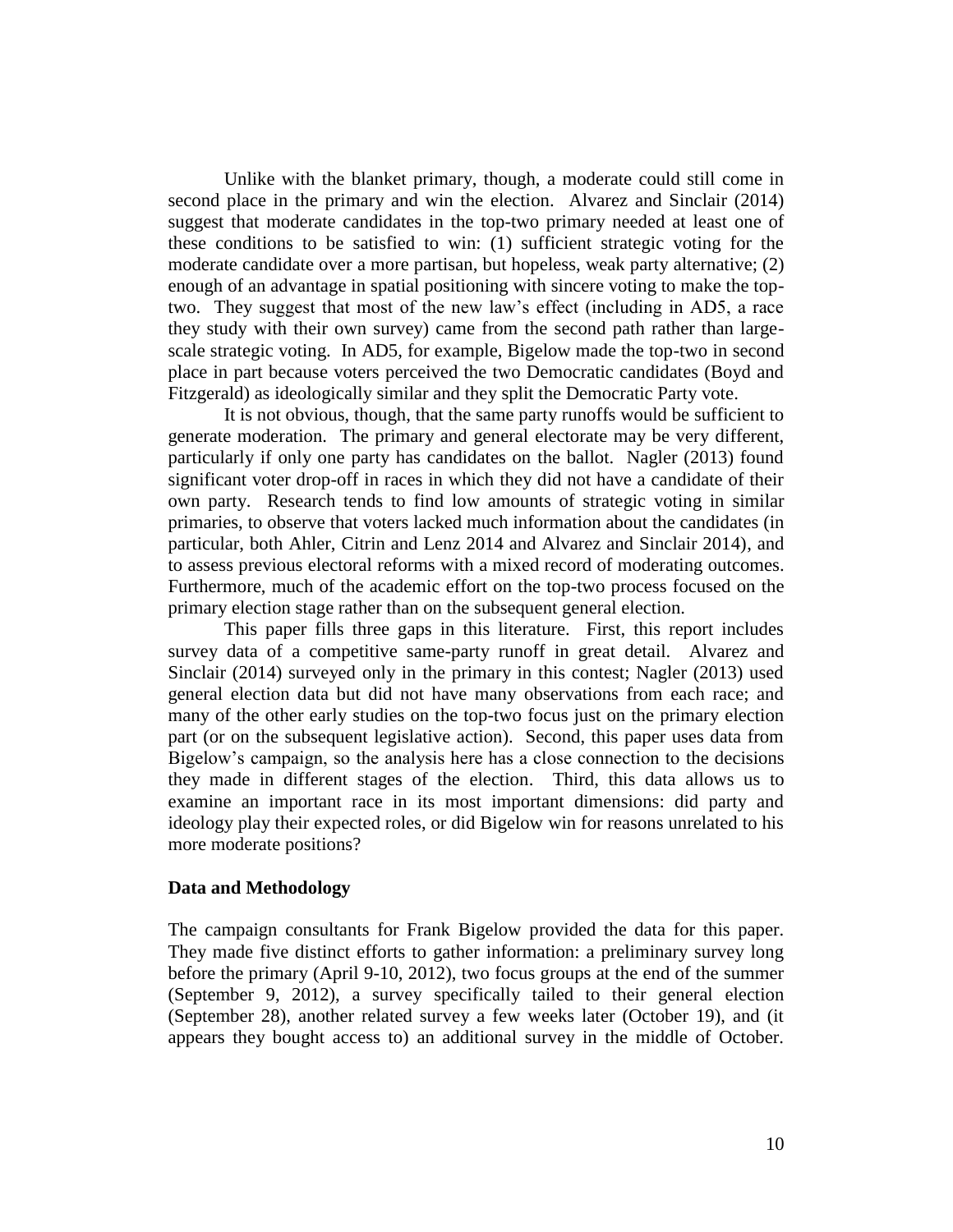This paper focuses on the three 400-person samples from surveys clearly designed by the campaign, the pre-primary poll and the two "tracking" polls the campaign commissioned.<sup>20</sup>

Each of these three surveys asks slightly different questions. The preprimary survey obviously includes more options and has many voters unsure about their candidate preference; if voters on election day know little about their State Assembly candidates, voters months ahead of time will know even less. Nevertheless, this survey asks a lot of questions about how voters will react to different pieces of information about the candidates; in particular, it includes a "push block" of negative statements about Rico Oller and then another about Frank Bigelow. Voters are actually asked to re-evaluate their candidate choice throughout the survey: first they give their initial preference, then they answer the question after the negative statements about Oller, and then lastly they give their preference after hearing the negative statements about Bigelow as well.

*Figure 1: Three "Ballots" on the Pre-Primary Survey*. Shows vote share for Bigelow, Oller, other non-Republican candidates, or Undecided. Respondents took the first ballot initially, the second after hearing negative statements about Oller, and the third after hearing negative statements about Bigelow as well (N=400).



<sup>&</sup>lt;sup>20</sup> Although they are called "tracking" polls, it does not appear that these are panel surveys (N=400) for both). Also, these surveys targeted "likely voters," people with a high enough vote propensity in the Political Data database from which they were drawn.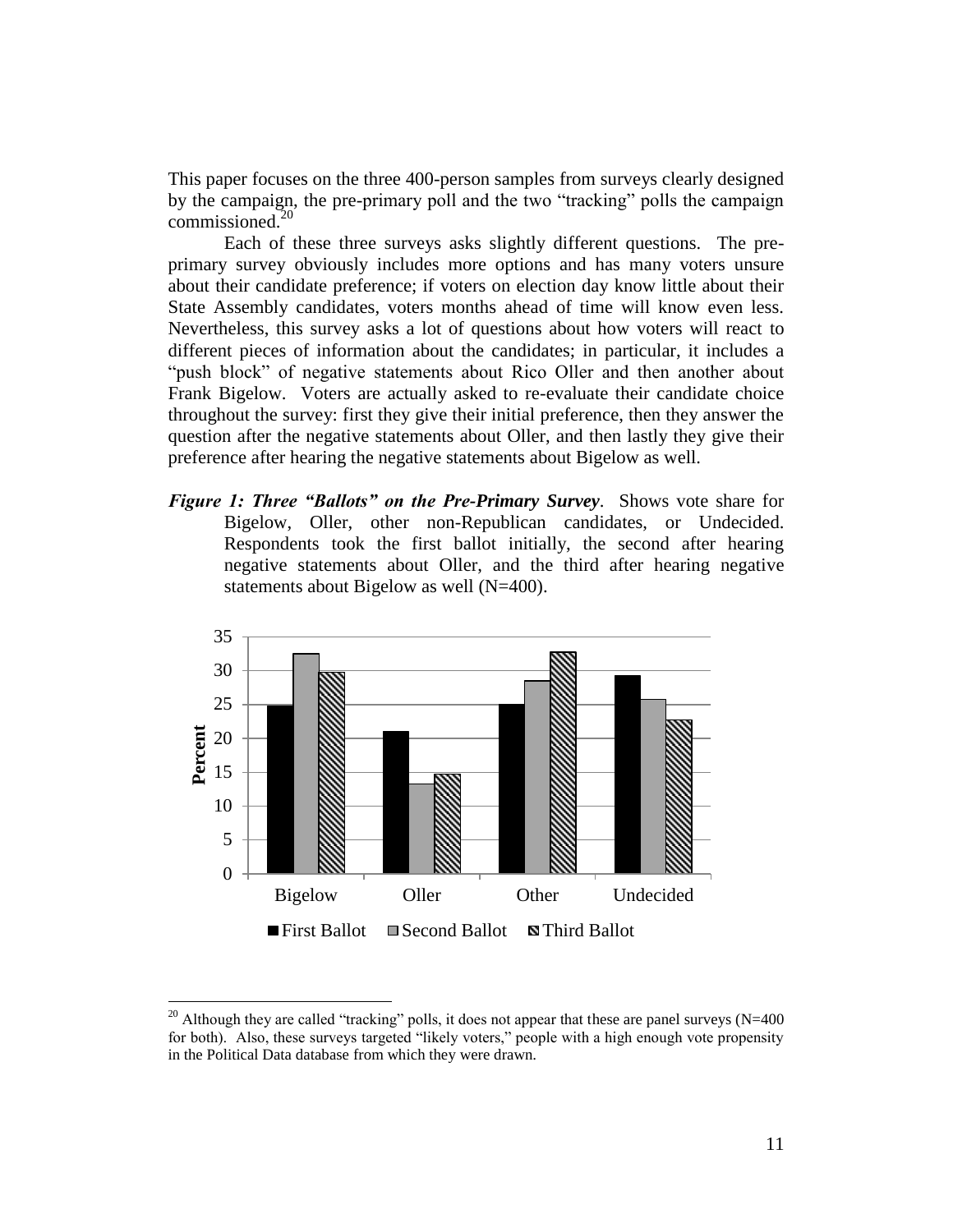Figure 1 plots the percent of voters preferring each candidate across the three "ballots" offered in the pre-primary survey. Oller does fairly badly; by the third ballot, "undecided" leads Oller 19 percent to 15 percent. Bigelow looks to be in good shape as the leading candidate with nearly 30 percent of the vote. In any event, there are not very many Bigelow and Oller observations left; only 119 intended to vote for Bigelow and 59 for Oller out of 400 respondents. Boyd and Fitzgerald have around 14 percent of the vote each (54 and 55 observations). Belden has about 6 percent of the vote.<sup>21</sup> Table 1 might help explain why Bigelow seems so safely ahead: the survey contains more negative statements, and more serious accusations, for Oller than for Bigelow. Nevertheless, Figure 1 also highlights the instability in the preferences; with only a few additional pieces of information, Oller lost a full quarter of his potential voters.

Not all of the potential attacks resonated equally with voters. Table 1 lists the percent of respondents who replied that the listed statement would make them less likely to vote for that particular candidate. Bigelow's campaign would put this information to use effectively in radio and television advertisements; as Table 1 would suggest, they highlighted most Oller's per diem reimbursement ("He profited too. Rico Oller: \$200,000 just to drive to work"). Some of the other issues raised in the survey are potentially compelling and not ideological: a restraining order, his status as a 'career politician,' and the statement about his 'ambition.' If (replicable) voter behavior in the primary is to explain Bigelow's ultimate triumph, rather than the mere accident of a divided Democratic Party vote, it needs to be the case that non-Republicans choose to consider the Republican candidates and that moderates choose Bigelow.

The third "ballot" at the end of the first survey can stand in for opinion after what voters might have heard over the course of the campaign. While they likely heard only some of these messages, and may have heard messages not mentioned here, the data can still suggest who found what compelling. In particular, this data permits testing two related hypotheses about the primary; both of these (**H1a**, **H1b**) fulfill the expectations that sincere voting will predominate in the primary. First, given the existing research, Republicans and strong conservatives should be more likely to meaningfully participate than their Democratic or unaffiliated counterparts. Bigelow and Oller are the two viable candidates for the second round; since they happen to identify as Republicans, some Democrats and unaffiliated or third-party voters will not 'cross over' and

<sup>&</sup>lt;sup>21</sup> Republican Lancaster does not appear on the survey at all. While the dynamics about who moves towards and away from candidates based on statements should be largely unchanged, the inclusion of another Republican alternative would likely alter the subsequent choice. This precise problem emerged as a public controversy in 2014 when a Field Poll failed to include a second Republican candidate, potentially coordinating the Republican vote on a single candidate, in a report on the 2014 campaign for Secretary of State (see Leubitz 2014).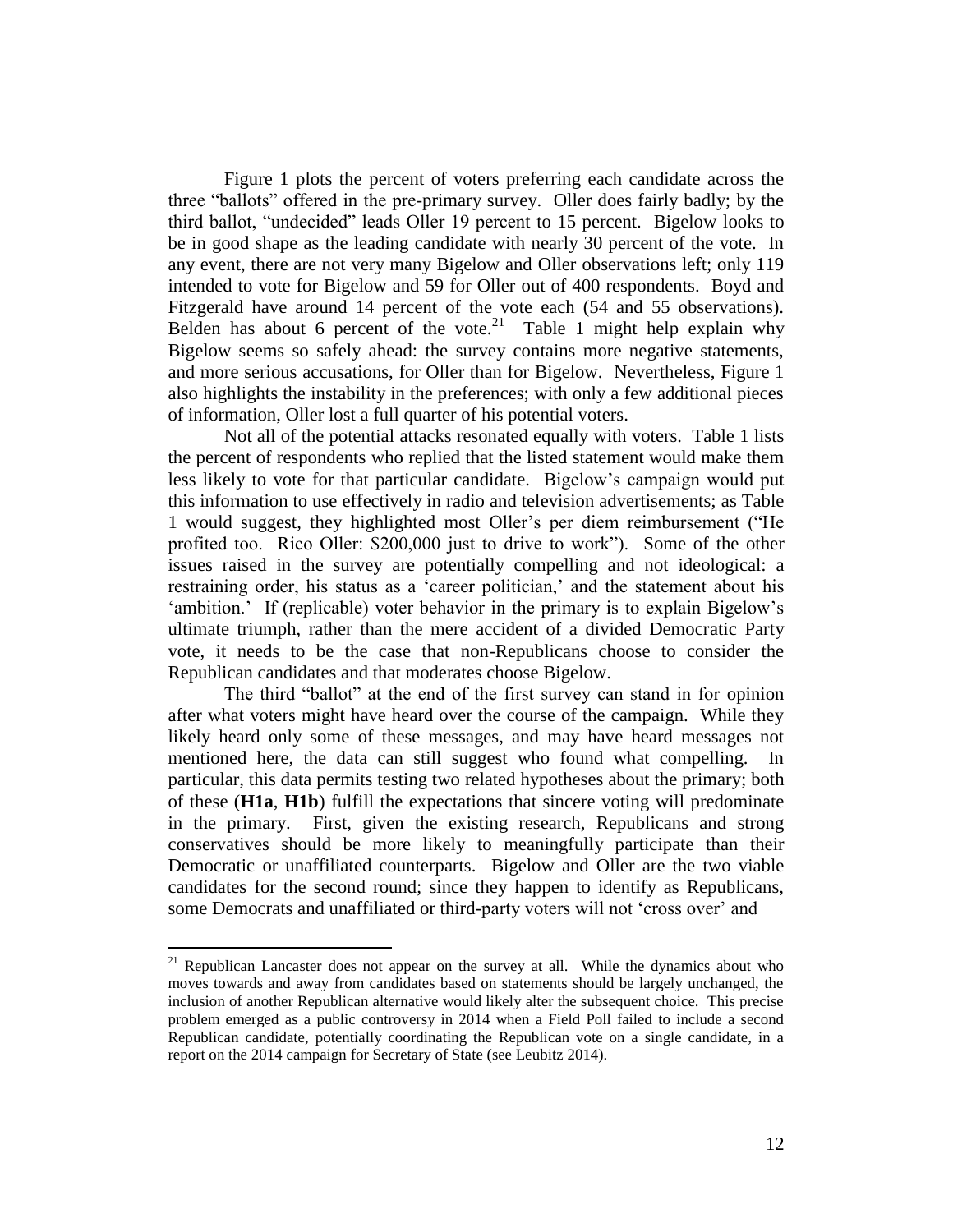*Table 1: By Attack, Percent of Voters "Less Likely" to Support Candidate*. These are row percentages from the pre-primary survey. Respondents could report being less likely or much less likely to support the candidate in question; these percentages combine both of those responses.

| <b>Attack</b>                                                               | $\%$ |
|-----------------------------------------------------------------------------|------|
| "When Rico Oller was in the State Legislature he voted for a \$9.2          |      |
| billion bond which contributed to the state budget problem we are in        |      |
| today."                                                                     | 54   |
| "Rico Oller says he opposed raising the vehicle license fee, but in the     |      |
| Legislature, he actually voted to increase that tax on California drivers." | 52   |
| "Rico Oller has been described by a local newspaper as – quote -            |      |
| 'someone lacking ethics and fatally consumed by ambition.' "                | 43   |
| "In 1988, the court issued a restraining order against Rico Oller ordering  |      |
| that he stay 50 yards away from his wife and children."                     | 52   |
| "During his 8 years as a legislator Rico Oller collected approximately      |      |
| \$250,000 in non-taxable per diem payments to defray daily living           |      |
| expenses—even though he lived within driving distance of the State          |      |
| Capitol."                                                                   | 65   |
| "Critics point out that Rico Oller is just another Sacramento career        |      |
| politician and part of the problem. He has run 5 times for 3 different      |      |
| offices."                                                                   | 41   |
| "While in the Legislature Rico Oller voted for a bill signed by Governor    |      |
| Gray Davis that increased pensions for state workers costing taxpayers      |      |
| \$400 million a year."                                                      | 59   |
| "Frank Bigelow initially voted in favor of a resolution supporting the      |      |
| High Speed Rail project but now claims he opposes it."                      | 32   |
| "Frank Bigelow supported a Madera County sales tax increase and while       |      |
| in office took numerous trips at taxpayers' expense."                       | 40   |
| "Frank Bigelow lacks the extensive legislative experience that Rico         |      |
| Oller would bring to the State Assembly. Frank Bigelow's experience         |      |
| in office has been limited to serving as a County Supervisor in a small     |      |
| rural county."                                                              | 24   |
| "Frank Bigelow voted for dozens of fee increases and several deficit        |      |
| budgets during his 13 years on the Madera County Board of                   |      |
| Supervisors."                                                               | 30   |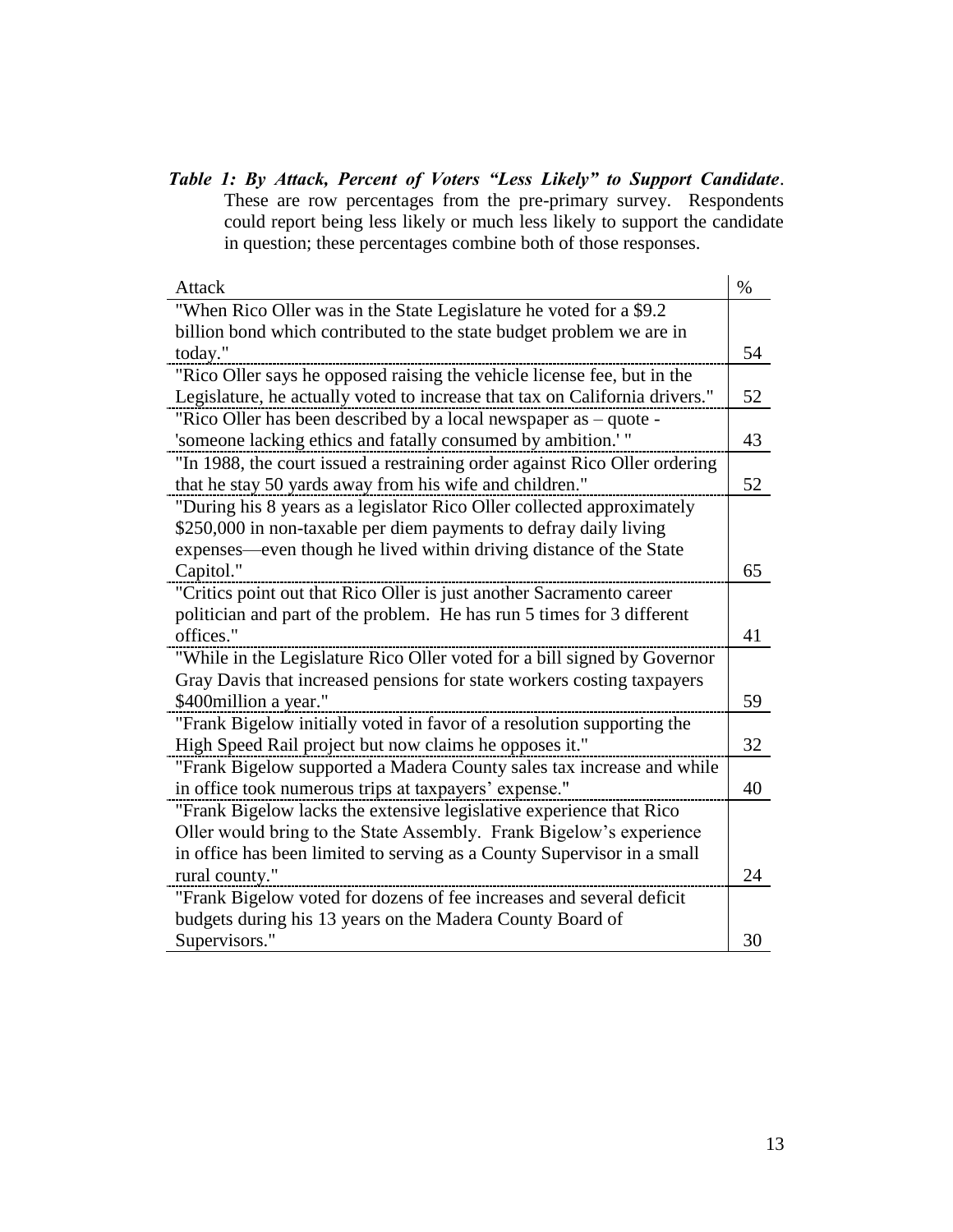participate. That is, not all voters who could abandon a lost cause will do so. Second, of those voters choosing between the Republicans, more moderate voters should go for Bigelow while more conservative voters should support Oller.

*H1a: Non-Republicans Waste Votes*. Weak party or nonpartisan voters, faced with unclear strategic imperatives and incomplete information, will not overwhelmingly support the moderate strong party candidate in the first stage.

*H1b: Republicans Sort By Ideology.* Moderates of the strong party will successfully identify and support the more moderate candidate. Ideologically committed voters will vote for the more ideologically committed candidate.

Due to the limitations of the data, I make some structural assumptions and then perform the analysis using a sequential logit model (Buis 2010). The model estimates a first-level choice between choosing one of the Republican candidates or giving some other answer – in essence: do the voters want to impact the final outcome of the general election or waste their votes? At the second level, if the voters go down the "Republican" path, the model then estimates a binary logit for choosing between Bigelow and Oller. Separately at the second level, the model estimates a binary logit for choosing one of the alternative candidates or refusing to give a candidate preference.<sup>22</sup> While this model does impose structure on the choice, this is really what reformers had in mind: in their view, some of the weak party voters should realize that their own party's alternatives had no chance to win and then seek the least-bad alternative in the other party.<sup>23</sup>

The subsequent tracking polls focus on slightly different questions in the general election; voters now only have a choice between Bigelow and Oller in

 $22$  Alvarez and Sinclair (2014) and Sinclair (2013) find voters tended to perceive the two Democratic candidates as virtually indistinguishable in a single liberal-conservative ideological dimension in AD5. Since *none* of the other candidates had a real chance to beat Oller in the general election in such a conservative district, what matters here is that voters are choosing *an* outside alternative not *which* outside alternative they pick.

<sup>&</sup>lt;sup>23</sup> Fundamentally, of course, this is a multinomial choice problem best studied with a model like multinomial probit (that does not require the IIA, "independence of irrelevant alternatives" property). Alvarez and Sinclair (2014) estimate such models for the districts they study – but only with difficulty, even given a larger survey sample size. In this case, the survey does not contain appropriate "alternative-specific" variables required to estimate a MNP model. The inability to estimate MNP models in these sorts of elections is a common problem; Alvarez and Nagler (2002) resorted to using a multinomial logit model in their study of the blanket primary (a model that assumes IIA).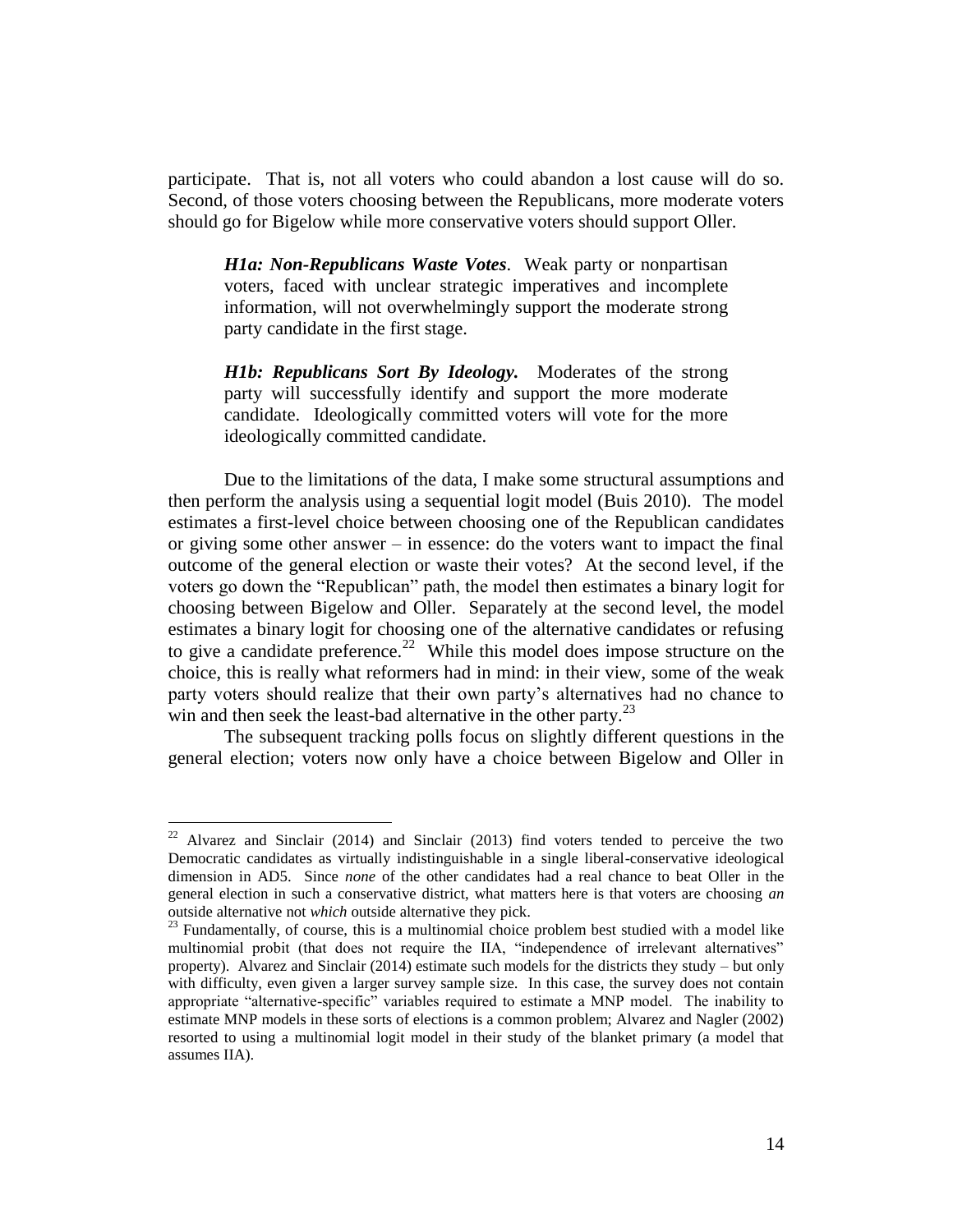November.<sup>24</sup> Although it seems reasonable to hypothesize that not all Democrats would abandon their party in the complicated primary, political science research makes a fairly clear prediction (via the median voter theorem) about what should happen in a contest between only two candidates. Democrats, Independents, and moderate voters of all types should prefer Bigelow to Oller. During the general election phase, if ideology does not significantly distinguish Bigelow and Oller voters, then the election of the more moderate Bigelow must be an accident of other circumstances (such as the availability of effective negative personal attacks), not easily replicable in other top-two races. On the other hand, if the evidence sustains the hypothesis that more moderate voters supported Bigelow, the second round works as intended.

*H2a: Ideology and Partisanship Matter*. In the general election, more moderate and less conservative voters will identify and support the more moderate candidate.

While ideology and party (broadly defined) are important, the tax issue is particularly interesting in AD5. While neither of the tracking polls asks exactly the right tax-pledge question, both ask related questions.<sup>25</sup> The first survey asks voters to give their view of the Tea Party; voters with favorable views of the Tea Party are typically characterized as very interested in conservative anti-tax fiscal policy. The second survey asks voters to identify whether "fiscal conservative" better described Rico Oller or Frank Bigelow; the very conservative voters who identify Oller as a fiscal conservative should be very unlikely to support Bigelow.

Information should also be important. These tracking polls do not provide as much additional information as the initial pre-primary survey did; voters are not learning much about the candidates throughout the course of the survey. Voters are asked about the extent they have a favorable or unfavorable view of Bigelow and Oller. One way to interpret the absence of a rating would be the absence of sufficient information to have an opinion. Voters should be much less inclined to vote for a candidate if they do not have enough information to even have an opinion about that candidate.

 $24$  As Lacy and Burden (1999) observe, in every two-candidate election, you actually have three choices: candidate 1, candidate 2, and abstain. While nearly every voter in these surveys reported intending to vote (as is commonplace in survey research; and, indeed, the Bigelow campaign explicitly targeted high probability voters), the voters who gave "don't know" or "undecided" responses may be dissatisfied with their choices in this particular race and perhaps more likely to roll off the ballot. While in the main section of the paper I address just a binary version, conditional on having a preference, I repeat the sequential logit structure with "don't know" as an alternative and present the results in the appendix.

<sup>&</sup>lt;sup>25</sup> The first tracking poll did ask a question about the tax pledge to half the sample (N=200).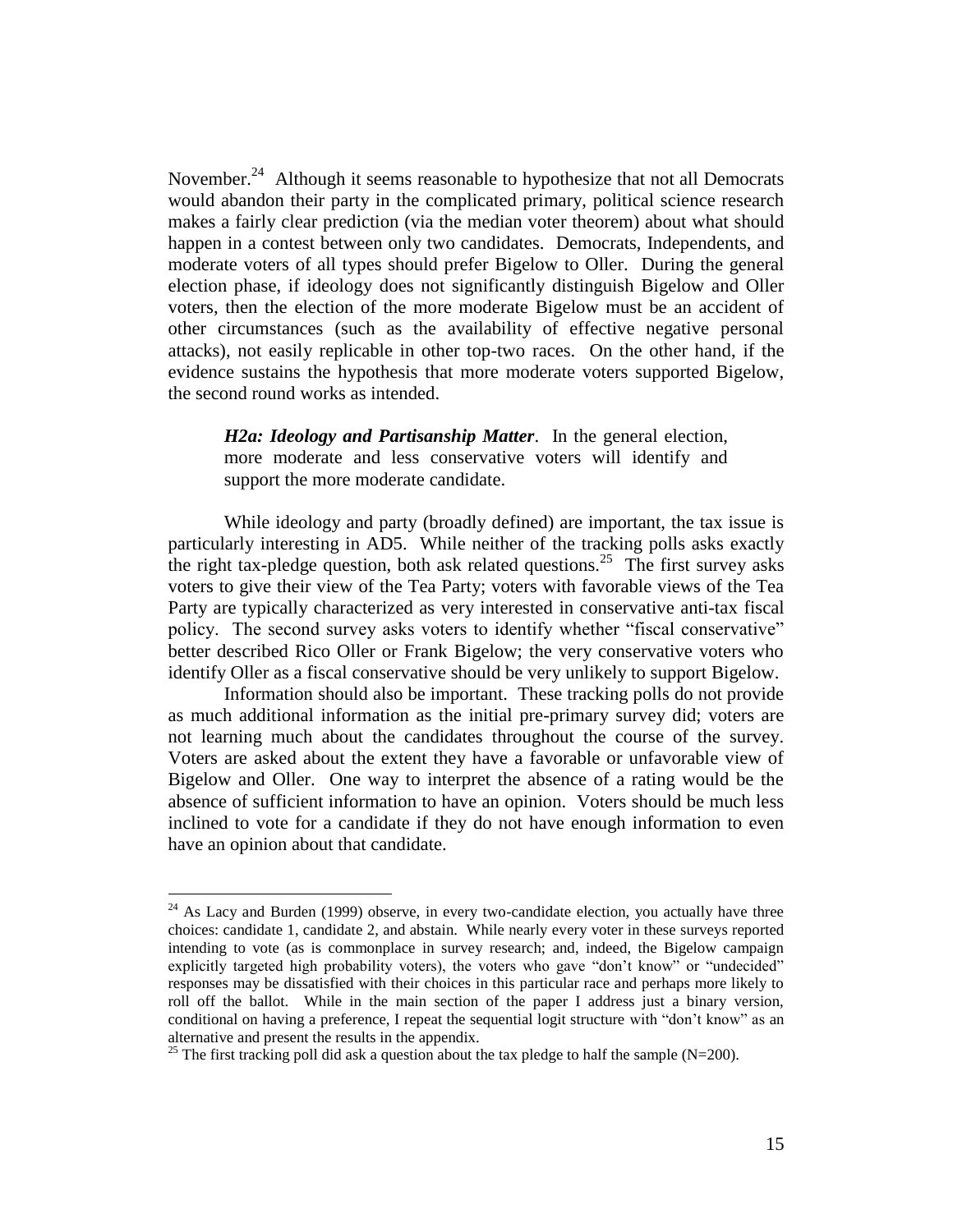*H2b: Voters Avoid Unknowns*. In the general election, voters will be more likely to vote for candidates they know enough to give *an* approval rating, regardless of the content of that rating.

Bigelow won the AD5 seat only by four percentage points. Testing these hypotheses gives us a better explanation for how he managed to win.

### **Results**

 $\overline{a}$ 

The results for the pre-primary poll are largely consistent with the findings in other research on the top-two and support **H1a** (Democrats, other registrants wasted votes) but fail to reject the null hypothesis for **H1b** (Republicans sort by ideology). Democrats and other non-Republican affiliation types tend to stay out of the main contest. With the Bigelow-Oller decision, Republicans appeared to be swayed more by the content of the attacks than by ideology. Table 2 displays the sequential logit results and Table 3 shows first differences for variables statistically significant in at least one of the choice levels.<sup>26</sup>

In Table 2, the first-level results show that Democratic and Other (non-Republican) registrants were less likely to make a decision between the Republican candidates. Instead, they are more likely to abstain from meaningful participation and either give a "don't know" type response or support a candidate unlikely to win the general election. Table 3 suggests that these tended to be large effects; for an otherwise median voter, a Democrat would be 30 percentage points more likely to abstain from directly participating in the most meaningful choice (Oller v. Bigelow). This is not to say that their choice had no consequence. In effect, a Democrat voting for anyone other than Bigelow would marginally increase Oller's odds of ultimate victory, as Bigelow was the only candidate likely to beat Oller in a pairwise comparison.

Very conservative voters, and voters who favored the Tea Party, were more likely to choose between the main two Republican candidates. There are issue effects at this level as well: Oller's bond vote and Bigelow's sales tax (at the 0.10 level) – issues that relate to the main ideological dimension, finance. Some Democratic voters did pick either Bigelow or Oller (about 20 percent) as did some Other registrants (about 40 percent); nevertheless, the remainder either did not have a firm preference or intended to support an alternative, but weaker, candidate. 27

<sup>&</sup>lt;sup>26</sup> First differences calculated for changing the variable in question from 0 to 1 with all other variables set at their medians. This calculation was performed in STATA using the seqlogit command and the corresponding post-estimation commands authored by Buis (2010).

 $^{27}$  Full descriptive statistics are available in the appendix.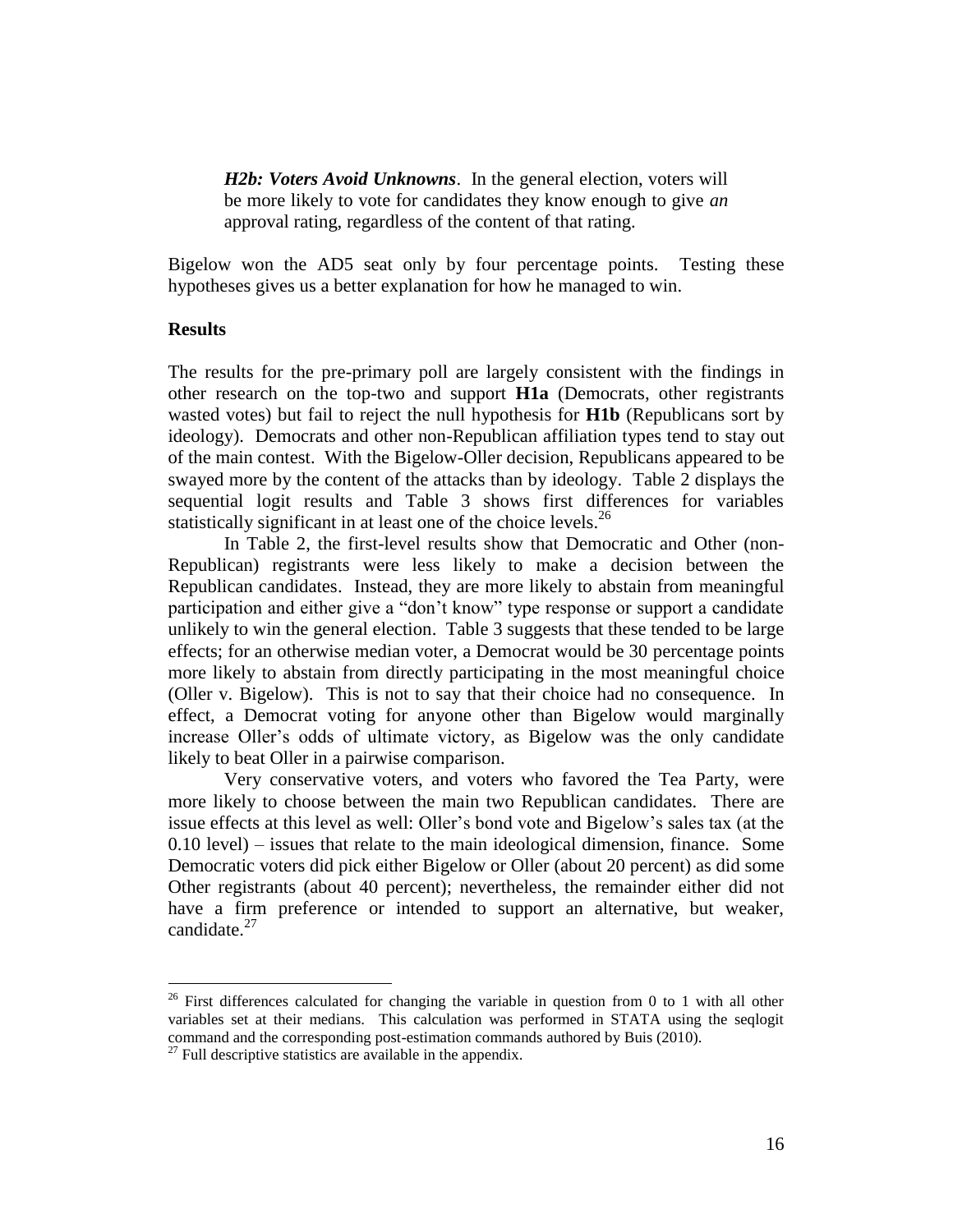*Table 2: Sequential Logit, Pre-Primary Survey, "Third Ballot" Vote Choice*. The first level of the model has two branches: abstaining from meaningful participation or voting for one of the Republicans; at the second level one branch estimates coefficients for selecting Oller over Bigelow and, on the other branch, coefficients for remaining undecided over choosing a non-Republican candidate. Variables marked with a \* are significant at the 0.10 level and variables marked with \*\* are significant at the 0.05 level (N=400). For the model, the LR Chi<sup>2</sup>(22)=84.05 such that Prob. > Chi<sup>2</sup> = 0.00.

|                         | Other Response<br>over Vote for<br>Bigelow & Oller |         | Vote for Oller<br>over Bigelow |         | Don't Know or<br>Undecided over<br>Other Candidate |         |
|-------------------------|----------------------------------------------------|---------|--------------------------------|---------|----------------------------------------------------|---------|
| Variable                | Coef.                                              | Z       | Coef.                          | Ζ       | Coef.                                              | Z       |
| Perm. Absentee          | 0.20                                               | 0.77    | $-0.21$                        | $-0.49$ | $-0.18$                                            | $-0.54$ |
| Dem. Reg.               | $1.24**$                                           | 4.02    | 0.11                           | 0.19    | $-1.43**$                                          | $-3.63$ |
| Other Reg.              | $0.57*$                                            | 1.64    | $-0.17$                        | $-0.30$ | $-0.63$                                            | $-1.38$ |
| Very Conservative       | $-0.56**$                                          | $-2.02$ | 0.36                           | 0.82    | 0.41                                               | 0.97    |
| Favor Tea Party         | $-1.22**$                                          | $-4.39$ | $-0.47$                        | $-0.98$ | 0.10                                               | 0.25    |
| R.O.: Voted Bond        | $-0.84**$                                          | $-2.47$ | $-0.02$                        | $-0.04$ | $-0.77*$                                           | $-1.66$ |
| R.O.: Fee Increase      | $-0.02$                                            | $-0.05$ | $-0.10$                        | $-0.20$ | 0.55                                               | 1.25    |
| R.O.: Unethical         | 0.39                                               | 1.22    | $-0.66$                        | $-1.16$ | $-0.25$                                            | $-0.66$ |
| R.O.: Restraining Order | 0.20                                               | 0.68    | $-0.90*$                       | $-1.85$ | $-0.49$                                            | $-1.28$ |
| R.O.: Per Diem          | 0.13                                               | 0.39    | $-1.05**$                      | $-2.17$ | 0.34                                               | 0.82    |
| R.O.: Career Pol.       | 0.05                                               | 0.14    | $-1.26**$                      | $-2.10$ | 0.33                                               | 0.77    |
| R.O.: Pensions          | $-0.14$                                            | $-0.44$ | $-0.78$                        | $-1.37$ | $-0.21$                                            | $-0.55$ |
| F.B.: Fail Flip-Flop    | 0.36                                               | 1.10    | 0.47                           | 0.78    | $-0.25$                                            | $-0.65$ |
| F.B.: Sales Tax         | $0.61*$                                            | 1.87    | 0.33                           | 0.61    | $-0.70*$                                           | $-1.72$ |
| F.B.: Inexperience      | 0.32                                               | 0.90    | $-0.35$                        | $-0.56$ | $-0.47$                                            | $-1.05$ |
| F.B.: Fee Increase      | 0.17                                               | 0.46    | 0.06                           | 0.09    | 0.61                                               | 1.33    |
| Constant                | 0.04                                               | 0.11    | $0.31**$                       | 1.94    | $1.02**$                                           | 2.17    |

The results do not support rejecting the null hypothesis for **H1b**, that Republicans sort by ideology. From this data, within the second, Bigelow-v-Oller, level, the vote had more to do with personal characteristics in the primary. Voters who respond to the attacks on Oller's character are much more likely to vote for Bigelow; fundamental partisan or ideological differences do not seem to matter as much. The first difference for voter sensitivity to the attack on Oller's per-diem reimbursement indicates an 18 percentage decrease in the probability of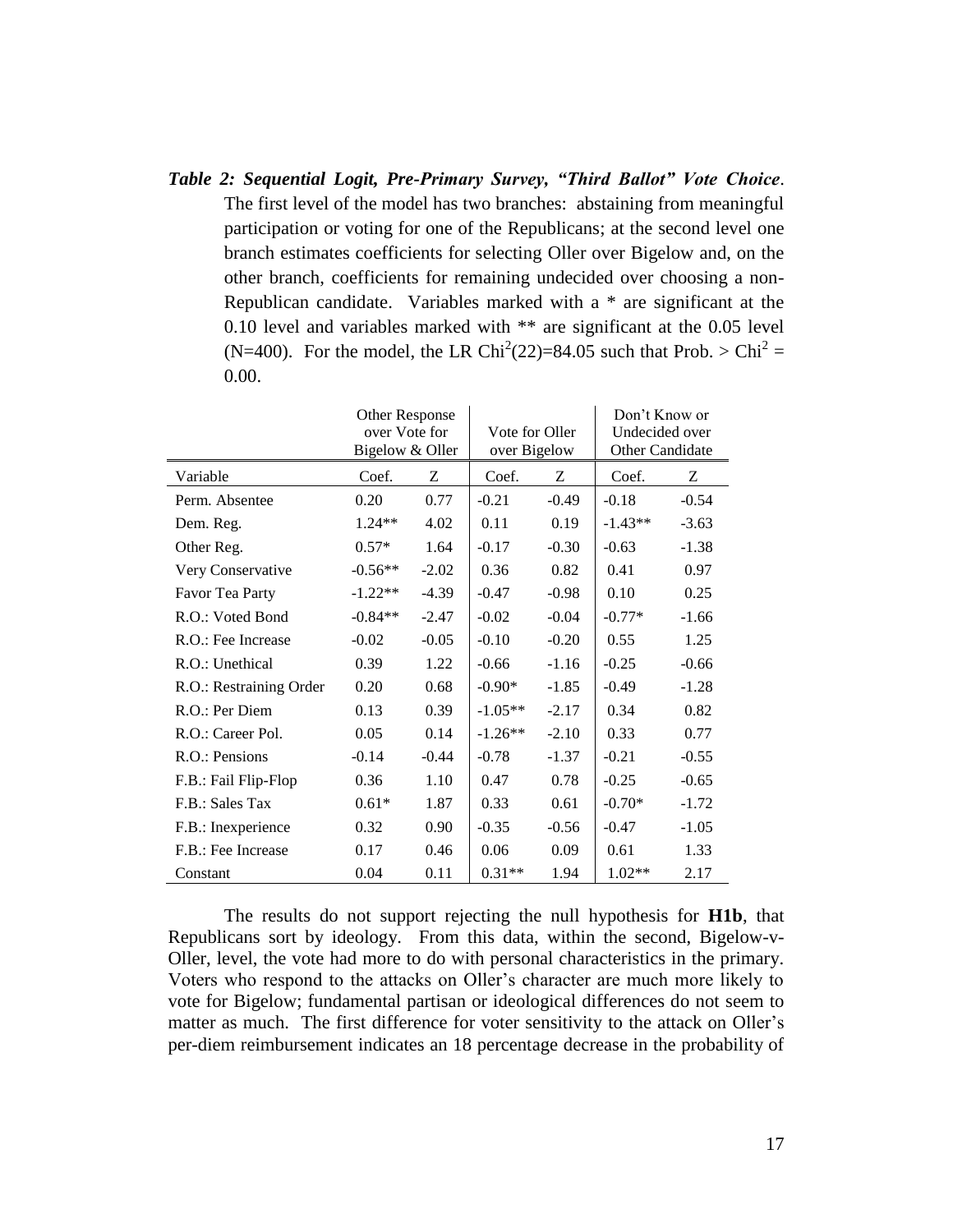choosing Oller. The others are slightly smaller: the restraining order first difference is a 15 percentage point decrease and the "career politician" comment comes with a ten percentage point decrease for the probability the voter chooses Oller.

*Table 3: First Differences for Pre-Primary Sequential Logit*. This table shows the first differences computed for statistically significant variables in the model presented in Table 2. The table reports the change in probability  $(Y=1)$  give in a change in the variable from 0 to 1. The baseline probability is calculated here for an individual with all of the median characteristics.

|                              | <b>Other Response</b> | Oller          | Undecided   |
|------------------------------|-----------------------|----------------|-------------|
|                              | over                  | over           | over        |
| Variable                     | Bigelow or Oller      | <b>Bigelow</b> | Other Pref. |
| <b>Baseline</b>              | 0.39                  | 0.15           | 0.56        |
| Dem. Reg.                    | 0.30                  |                | $-0.33$     |
| Other Reg.                   | 0.14                  |                |             |
| Very Conservative            | $-0.12$               |                |             |
| Favor Tea Party              | $-0.23$               |                |             |
| Neg. R.O.: Voted Bond        | $-0.21$               |                | $-0.17$     |
| Neg. R.O.: Restraining Order |                       | $-0.15$        |             |
| Neg. R.O.: Per Diem          |                       | $-0.18$        |             |
| Neg. R.O.: Career Pol.       |                       | $-0.10$        |             |
| Neg. F.B.: Sales Tax         | 0.15                  |                | $-0.17$     |

For the other branch of the second-level estimates, Table 2 shows that Democrats were more likely to have an alternative candidate in mind when compared to everybody else who passed through the first transition as "not voting for Republicans." The voters more upset about Oller's bond vote and Bigelow's sales tax tended to support one of the alternative candidates rather than end up in the undecided category. This level helps to illustrate which types of voters decided not to participate in the Bigelow-Oller choice: Democrats or individuals frustrated with the Republican options on some issues.

The sequential logit pre-primary results support some of the more pessimistic findings in the literature about the top-two. Many voters, particularly Democrats, missed the opportunity to meaningfully participate because they were too likely to support candidates of their own (seemingly) hopeless party. That supports the wasted vote hypothesis, **H1a**. There is little support for the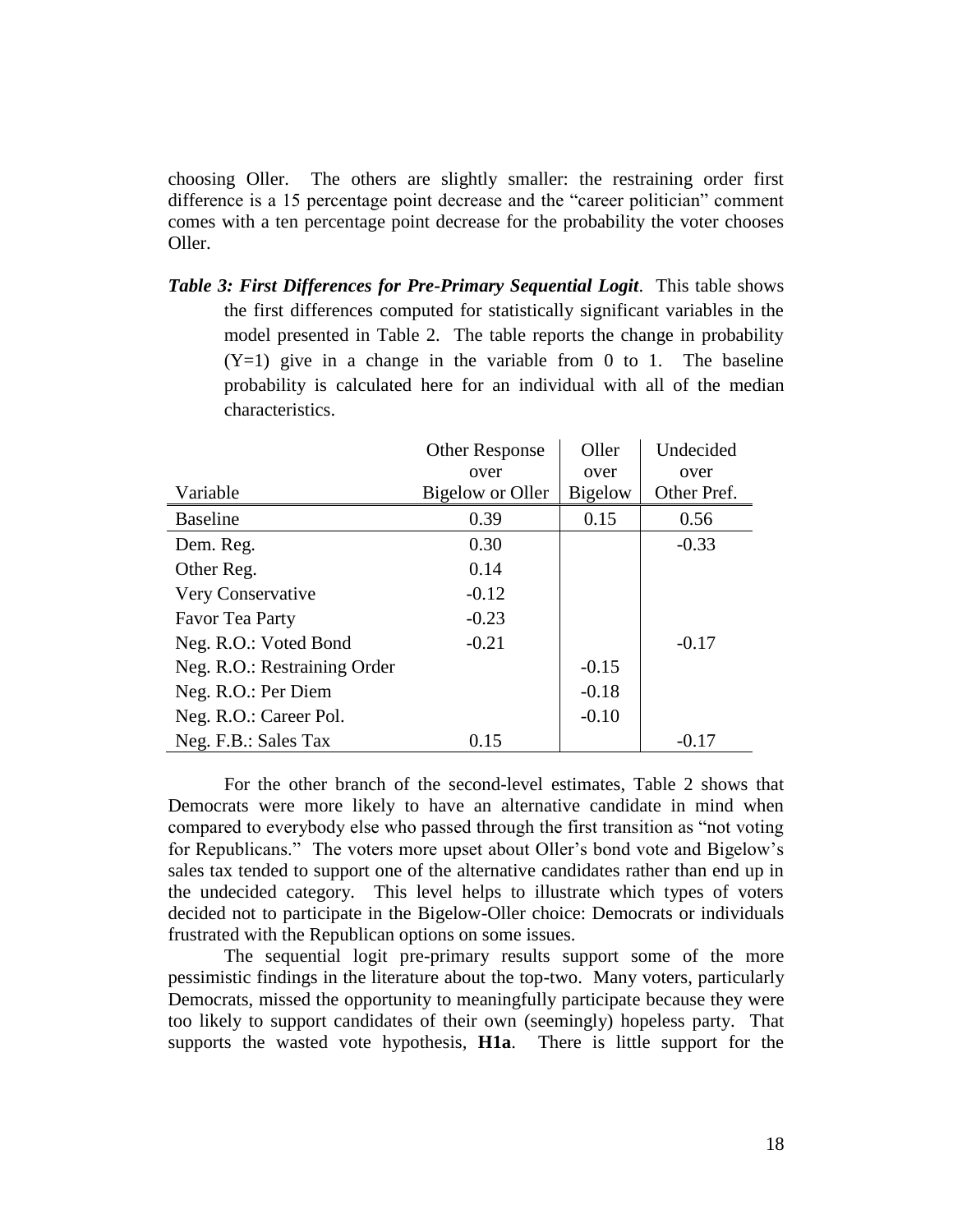Republican sort hypothesis, **H1b**; at least before the primary, personal attacks beat partisanship or ideology in the choice between Bigelow and Oller. Put together, those results would suggest that Bigelow's election had more to do with the availability of negative character attacks and the pattern of candidate entry, something which does not further the idea that moderates should in general benefit from the structure of the new primary.

*Table 4: General Election Tracking Poll Logits*. These are two separate models showing the results for the first and second tracking polls before the general election. In both, the dependent variable is scored 0 if the voter preferred Bigelow and 1 if the voter selected Oller. Variables marked \* are significant at the 0.10 level and variables marked \*\* are significant at the 0.05 level.

|                                 |           | <b>First Poll</b> | Second Poll |         |
|---------------------------------|-----------|-------------------|-------------|---------|
| Variable                        | Coef.     | Z                 | Coef.       | Ζ       |
| Dem. Registration               | $-0.78**$ | $-2.22$           | $-1.41**$   | $-3.42$ |
| <b>Other Registration</b>       | 0.34      | 0.93              | $-0.64$     | $-1.61$ |
| <b>Favor Tea Party</b>          | $0.80**$  | 2.57              |             |         |
| Very Conservative               | 0.54      | 1.59              | $-0.33$     | $-0.89$ |
| Vy. Cons. x Oller Fisc. Cons.   |           |                   | $3.35**$    | 2.71    |
| <b>Oller Wasted Tax Dollars</b> |           |                   | $-1.18**$   | $-3.14$ |
| No Favor. Rank for Oller        | $-0.79**$ | $-2.68$           | $-1.50**$   | $-4.30$ |
| No Favor. Rank for Bigelow      | $0.95**$  | 3.03              | $1.45**$    | 4.37    |
| <b>Union Family</b>             | $-0.57*$  | $-1.68$           | 0.26        | 0.71    |
| White                           | $-0.87**$ | $-2.61$           | $-0.36$     | $-0.93$ |
| Income Above \$75,000           | $-0.58*$  | $-1.86$           | $-0.07$     | $-0.19$ |
| Age: Under 35                   | $-0.05$   | $-0.12$           | $-0.05$     | $-0.12$ |
| Age: Over 65                    | $-0.04$   | $-0.12$           | $-0.18$     | $-0.52$ |
| Constant                        | 0.40      | 0.86              | 0.75        | 1.55    |
| <b>Correctly Predicted</b>      | 71%       |                   | 71%         |         |
| N                               | 270       |                   | 259         |         |

Once the campaign reached the general election phase, though, the results support a different conclusion. Table 4 shows the binary logit regression results for the first and second tracking poll; a positive and significant coefficient should be interpreted here as an increase in the probability of a vote for Oller. These results support **H2a**: ideology matters in the general election. Oller gets the Tea Party voters and the voters who found him more fiscally conservative; he does not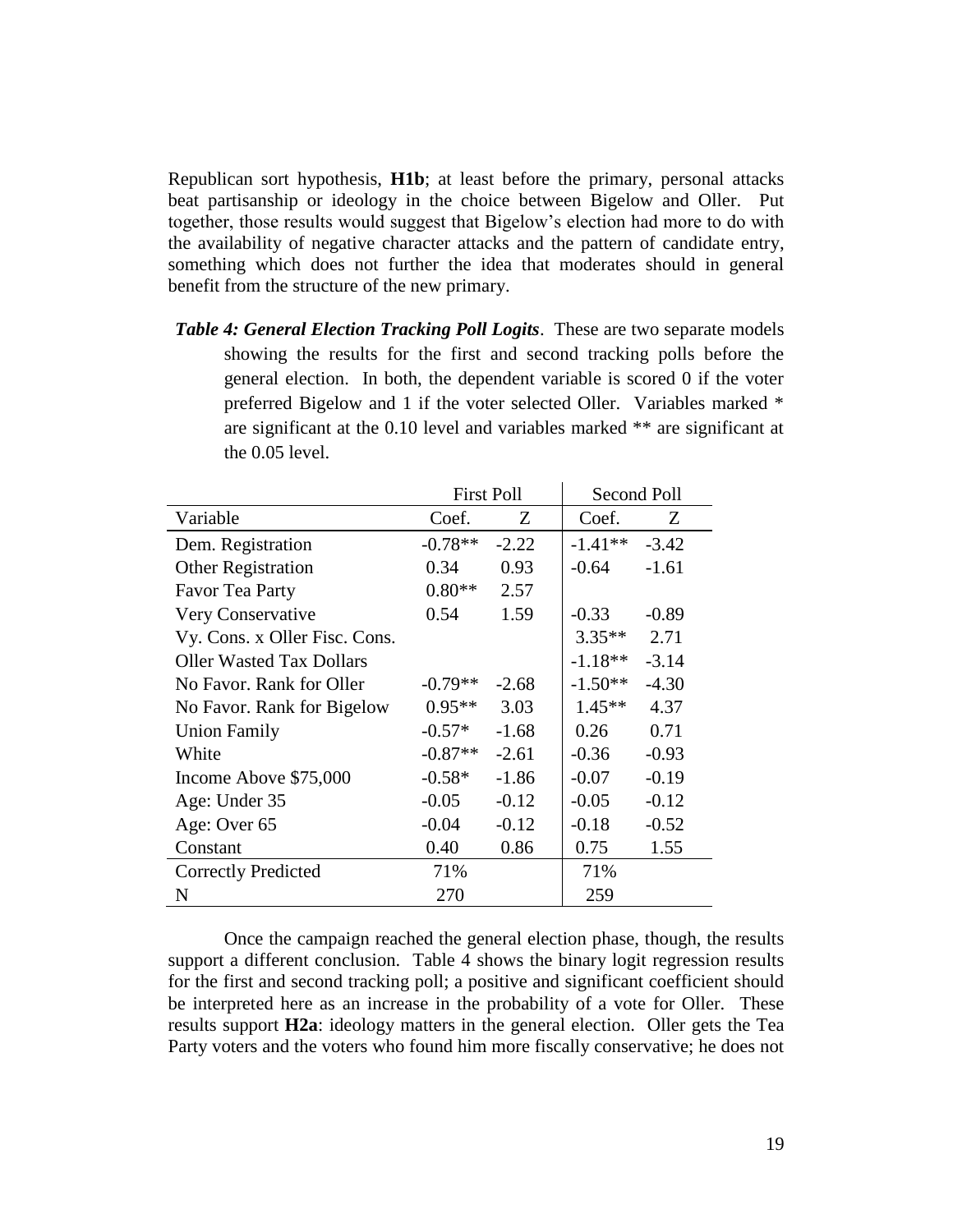get the Democrats. Furthermore, the data also supports **H2b**: voters avoid unknowns. If the voter did not give a favorability ranking for Bigelow, the voter tended to pick Oller; if the voter did not give a ranking for Oller, the voter tended to pick Bigelow. Figures 2 and 3 display the first differences for these models.

*Figure 2: Tracking Poll (End of Sept.): Bigelow or Oller?* This figure shows the difference in probability of choosing Oller given a change in the variable from 0 to 1 for an otherwise median individual. (N=270).



Due to slight differences in the first and second tracking poll questions, each model in Table 4 tests the ideology hypothesis slightly differently. The first survey included an approval question about the Tea Party. While voters may have differing conceptions about what it means to be "very conservative," Tea Party approval measures something closer to the brand of politics Oller practiced.<sup>28</sup>

 $28$  For example, some individuals who supported George W. Bush would consider themselves "very conservative;" this might capture social and foreign policy preferences not necessarily aligned with the dimension of greatest importance in this race: issues about tax and compromise. Many Tea Party supporters view President Bush as too fiscally liberal: "Today Obama is the central villain in tea-party rhetoric, and Bush is hardly ever mentioned. Yet the rebellion against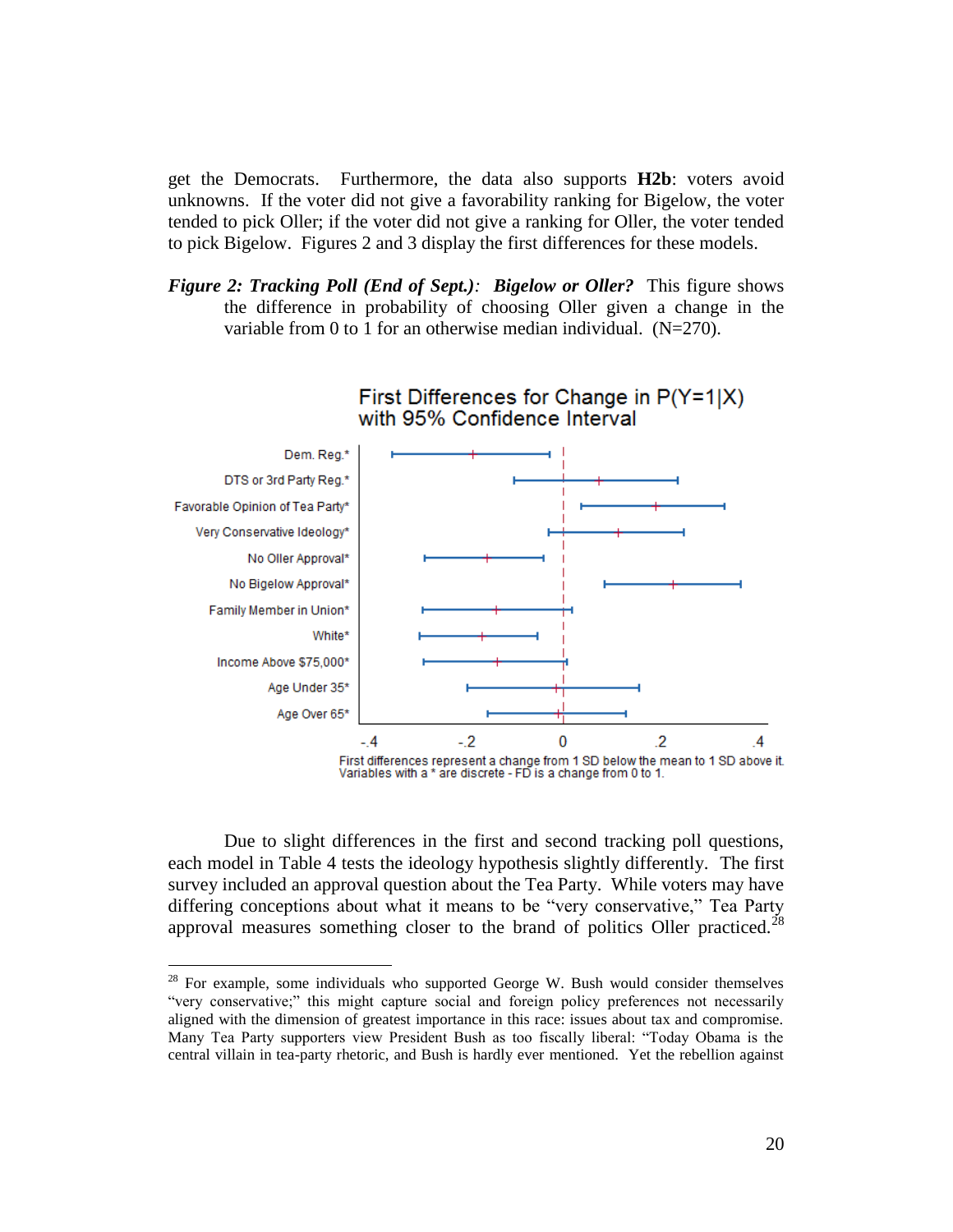Individuals who favored the Tea Party strongly supported Oller in the first tracking poll. The second survey did not include a Tea Party measurement. It did, though, allow voters to identify which candidate they thought the phrase "is a fiscal conservative" better described Oller or Bigelow. The "very conservative" voters who thought Oller was more fiscally conservative tended to support Oller. Individuals who thought Oller wasted tax dollars, though, tended to support Bigelow.

*Figure 3: Tracking Poll (End of Oct.): Bigelow or Oller?* This figure shows the difference in probability of choosing Oller given a change in the variable from 0 to 1 for an otherwise median individual.  $(N=259)$ .



At least in the choice between Bigelow and Oller, the general election phase seems to have the expected ideological dynamics. Democrats who have a preference, they tend to support Bigelow. Conservatives for whom the tax dimension might be particularly salient tend to support Oller. Information plays its expected roll as well; voters are less likely to support candidates they seem to know little about; on the other hand, given rough equality in candidate resources,

Big Government that the tea party has come to embody really began more than a decade ago with a growing sense of betrayal among conservatives over Bush's runaway-spending habits" (Hirsh 2013).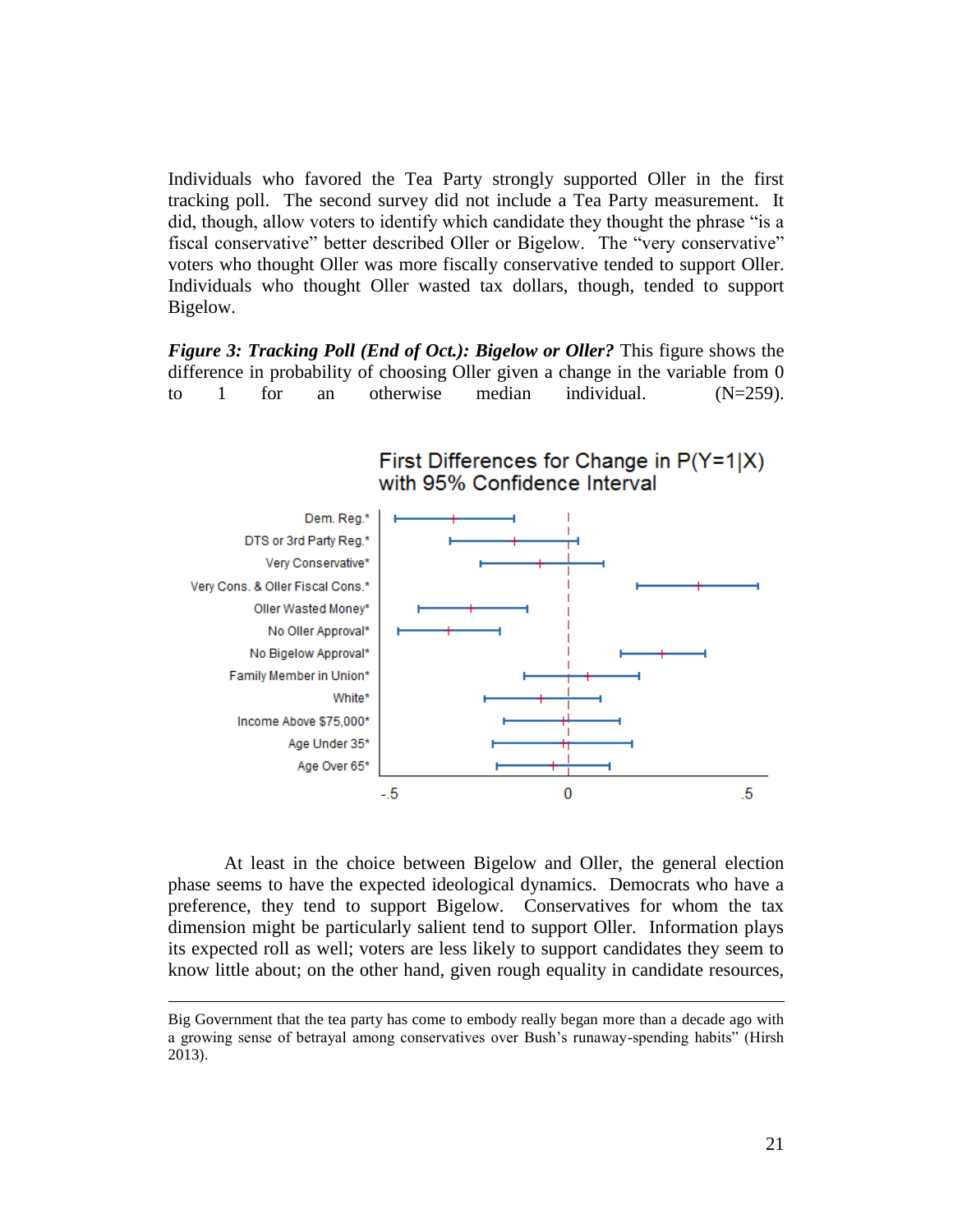that should wash out. These results are generally consistent with the basic ideas of spatial modeling.

*Table 5: Who Remains Undecided?* Row percentages for candidate preference, including "undecided" as an alternative, for the tracking polls. The first poll included two preference questions, one pre-information and one postinformation. This table uses the post-information preferences.

| Poll          | Party      | Undecided | <b>Bigelow</b> | Oller |
|---------------|------------|-----------|----------------|-------|
| Poll 1 (Post) | Dem. Reg.  | 38.0      | 41.1           | 20.9  |
|               | Other Reg. | 35.5      | 29.0           | 35.5  |
|               | Rep. Reg.  | 27.0      | 30.3           | 42.7  |
| Poll 2        | Dem. Reg.  | 52.3      | 35.2           | 12.5  |
|               | Other Reg. | 35.1      | 41.6           | 23.4  |
|               | Rep. Reg.  | 24.1      | 35.9           | 40.0  |

The summary in Table 5 helps to solve a puzzle: if Oller could only manage 34 percent of the primary vote, and voters in the general behaved in-line with their spatial expectations, how did Bigelow not win by a larger margin than 52-48? Since these surveys targeted high-propensity voters, and do not come with 'validated-vote' data, it is difficult to know how many of the undecided voters skipped the race. Nagler (2013) finds that many voters left without a choice in their own party did not participate. Assuming none participated is one extreme option; assigning them all to their logical choice would place another bound. The percentages in Table 5, and the analysis reported in Table 4, show the main tension in the top-two: the moderate in a same-party runoff *will* benefit from a spatial position advantage; *how much* benefit the moderate receives depends on the extent the minority chooses to abstain from participation.

## **Discussion**

From a theoretical perspective, the most troubling aspects of the top-two should occur at the first stage. As Riker writes, "simple majority decisions on binary alternatives requires some social embodiment of Procrustes, who chopped off the legs of his guests to fit them into the bed in his inn... [binary choice] is not democratic because its surrounding institutions must be unfair" (1982, 65). The primary chops off the candidates to fit them into a two-candidate final round. Riker's observation, building on Arrow (1951) and others, is that the first round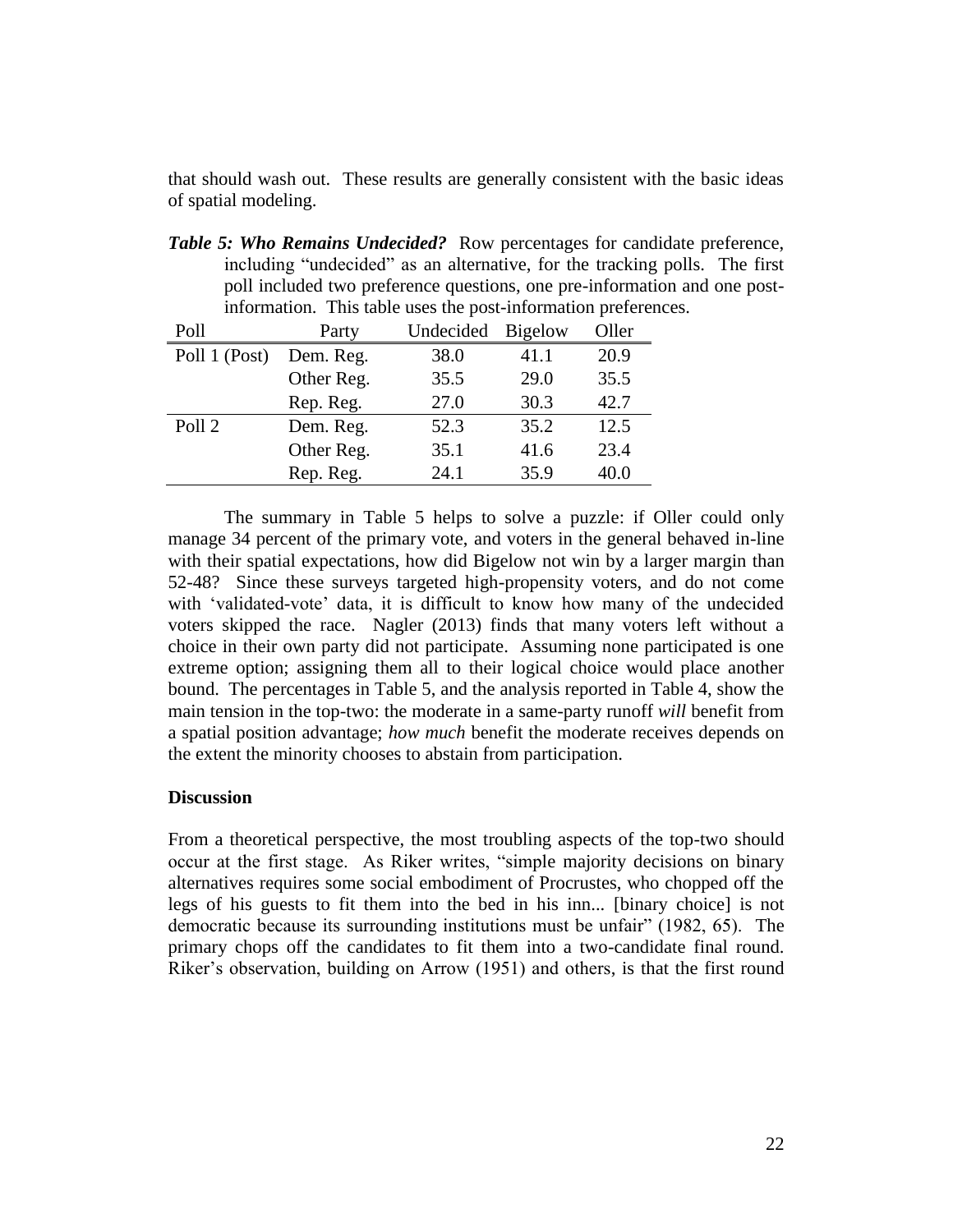must then be unfair. Odd results certainly can still happen – and do – with the top-two primary in the first stage. $29$ 

Nevertheless, the top-two would have no hope of increasing moderation if the same-party runoffs did not benefit moderate candidates in the second stage. Despite Downs' (1957) reasoning, there are plenty of reasons why that fundamental result might not hold in these types of legislative elections. Voters might not have enough information to make informed choices (as Ahler, Citrin, and Lenz 2014 find). Opposite partisans may abstain from voting in same-party races (as Nagler 2013 finds), shifting the median *participating* voter away from the median opinion in the district. Also candidates may be disinclined to represent themselves as, or enter as, moderates (in the spirit of Kousser, Phillips, and Shor 2014), potentially leaving voters with a choice between two nearly identical candidates. In this context, affirming that the basic principles of the median voter theorem operate actually helps to establish that the top-two might achieve some of what its supporters hoped.

Of course, in the long run, it also matters if Bigelow votes moderately. In the earliest available analysis of the roll call voting data, Bigelow votes roughly in the center of the Republicans in the state legislature (Grose, Sinclair, and Yoshinaka 2014). Given the conservative nature of the district, and his opponent, it seems that Bigelow's election probably did generate slightly more moderate voting behavior in the legislature than would have occurred otherwise (under the old primary).

Does this mean the top-two will fulfill all the hopes of the reformers? No, not necessarily. The California Republican Party did not oppose Bigelow with its full strength; while the race contains many elements of an effective case study, it is not a perfect example.<sup>30</sup> As Masket and Shor (2011) point out, parties eventually managed to polarize the Nebraska nonpartisan legislature; given the existing partisanship in the California legislature, it may be difficult to shift it to the center, or shift it very much. Additionally, while Bigelow is *more* moderate than Oller would likely have been, Bigelow is not exactly "a moderate." The middle of the few Republicans remaining in the California legislature is still very conservative.

The absence of mass strategic voting in the first round should interest scholars in continuing this research. Why did more voters not abandon the

 $29$  The most serious example of this happened in CD31, a district that should likely have gone to a Democrat in 2012. Instead, several Democratic candidates split the vote – and two Republicans did as well. As a consequence, in a Democratic-leaning district, voters could choose between Republicans Gary Miller and Bob Dutton on election day in November. Miller, who won the seat, was not likely the Condorcet winner (if one even did exist).

 $30$  Unusually, Bigelow acquired outside expenditures on his behalf even though he would have little opportunity to cast pivotal votes in the legislature. These dynamics may be more commonplace in elections for individuals in the legislative majority.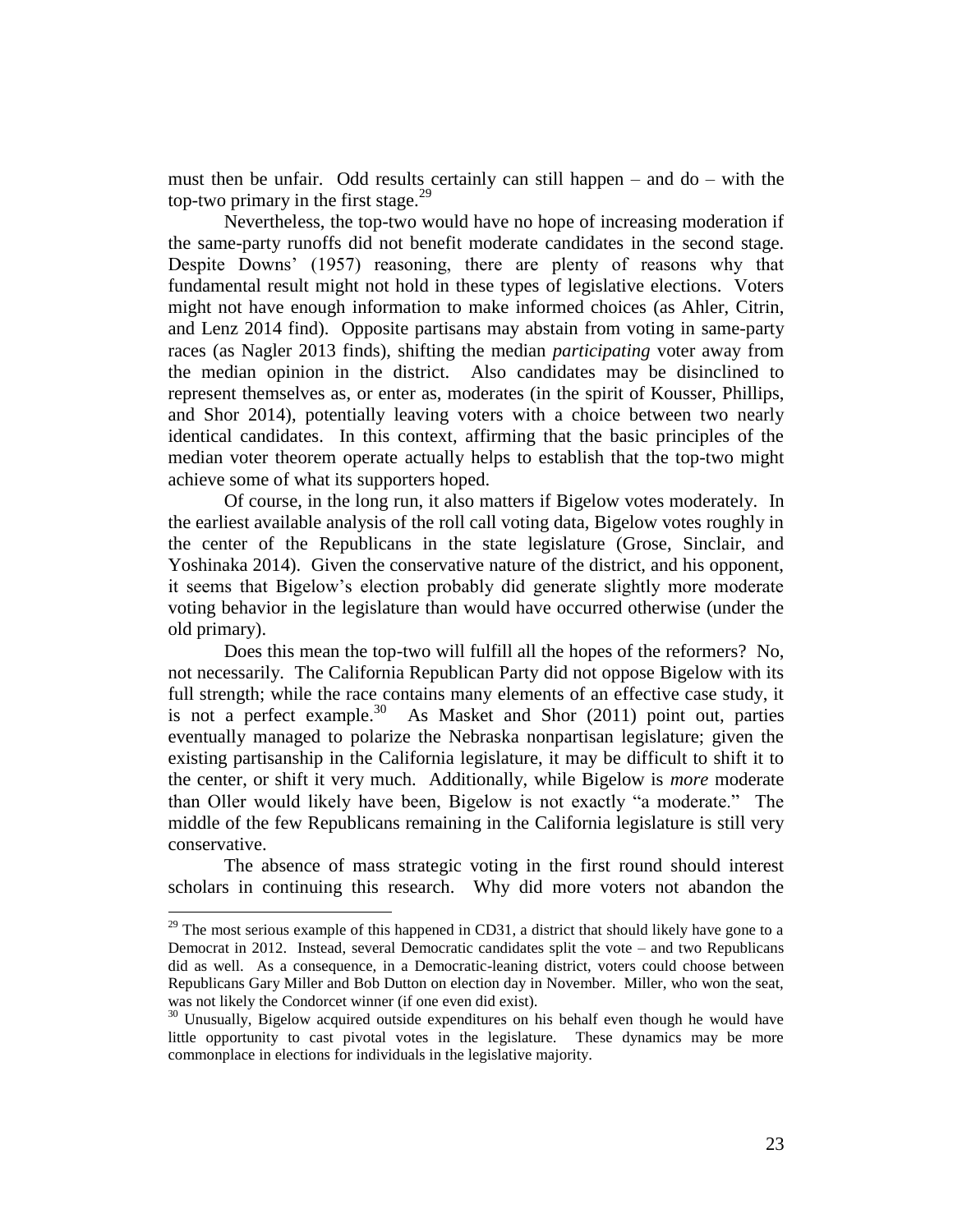candidates of the Democratic Party? There are a number of alternatives, not all of which are possible to test with this particular dataset. In particular, in contrast to settings with more established strategic voting (like Britain), the California election takes place with a long time-delay between the June primary and the November general election. In those several months, the frontrunner has many opportunities to slip up. Could it be that voters also apply the reasoning behind the "rational turkey" hypothesis (Banks and Kiewiet 1989) to these lopsided districts? If they most care about building majorities in the legislature, rather than the ideology of their particular legislator, it may be reasonable to desire to include a candidate of your own party – no matter how hopeless it seems. That candidate may only be one (admittedly ex-ante unlikely) arms-trafficking arrest away from victory. $31$ 

Nevertheless, these results do help to highlight how the top-two can promote moderation. First, it helps if the race happens in a lopsided district, with enough voters on the majority-party side to distribute between their candidates to put both in the top-two. Second, it helps if the weaker-party divides in the primary, giving the strong-party moderate a lower threshold to make the general election. Third, it helps if the strong-party moderate has other tools available beyond ideology: effective attacks along some additional dimension. Finally, once the moderate survives to the general election, then the moderate can obtain the benefits of a more central spatial position. This fact pattern will happen in other districts. These data suggest that, if the top-two really does achieve its potential, it will be from voters in a weak party picking the "least bad" of two candidates from the other party in the general election once Procrustes has already completed his work.

## **References**

- Abramson, Paul R., John H. Aldrich, Phil Paolino, and David Rohde. 1992. "Sophisticated Voting in the 1988 Presidential Primaries." *American Political Science Review*, 86(1): 55-69.
- Adams, James, and Samuel Merrill. 2008. "Candidate and Party Strategies in Two-Stage Elections Beginning with a Primary," *American Journal of Political Science*, 52(2):344-359.

 $31$  California State Senator Yee was recently arrested for trafficking in illegal arms several months before the primary for Secretary of State. Had this occurred *after* the primary, but *before* the general election, and had he made the top-two, his opponent would likely win the election easily. While the precise circumstances may be unlikely to repeat themselves, the near-endless capacity for human folly, and the fragility of human life, makes no election a completely safe bet (Richman et al. 2014).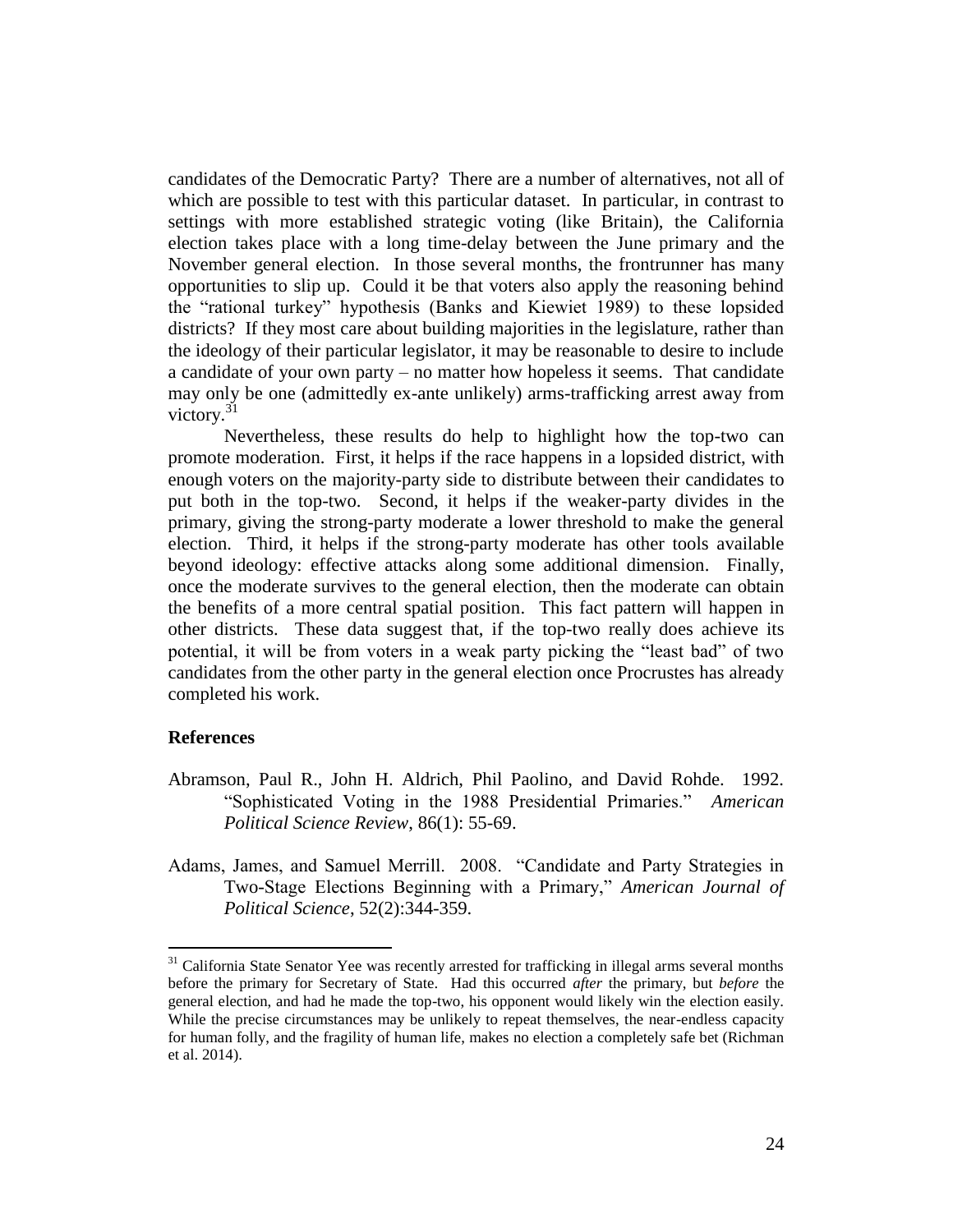- Ahler, Doug, Jack Citrin, and Gabriel S. Lenz. 2014. "Do Open Primaries Help Moderate Candidates? An Experimental Test on the 2012 California Primary." Working Paper.
- Arrow, Kenneth J. 1951. *Social Choice and Individual Values*. New Haven, NJ: Yale University Press.
- Alvarez, R. Michael, and Jonathan Nagler. 2000. "A New Approach for Modelling Strategic Voting in Multiparty Elections." *British Journal of Political Science*, 30(1): 57-75.
- Alvarez, R. Michael and Jonathan Nagler. 2002. "Should I Stay or Should I Go? Sincere and Strategic Crossover Voting in California Assembly Races," in Cain and Gerber, eds. 77-106.
- Alvarez, R. Michale and D. Roderick Kiewiet. 2009. "Rationality and Rationalistic Choice in the California Recall." *British Journal of Political Science*, 39(2): 267-290.
- Alvarez, R. Michael and J. Andrew Sinclair. 2014. *Mitigating Mischief: Nonpartisan Primary Election Reform*. Draft Manuscript.
- Banks, Jeffrey S. and D. Roderick Kiewiet. 1989. "Explaining Patterns of Candidate Competition in Congressional Elections." *American Journal of Political Science*, 33(4): 997-1015.
- Blais, André. 2004. Y a-t-il un vote stratégique en France? In *Le nouveau désordre electoral*, ed. Bruno Cautres and Nonna Mayer, 279-302. Paris: Presses de la Fondation nationale des sciences politiques.
- Blais, André, Simon Labbé-St-Vincent, Jean-François Laslier, Nicolas Sauger, and Karine Van der Straeten. 2011. "Strategic Vote Choice in One-round and Two-round Elections: An Experimental Study." *Political Research Quarterly*, 64(3): 637-645.
- Buchanan, Wyatt and Justin Berton. 2010. "Prop. 25, which eases budget process, passes." *The San Francisco Chronicle*. November 3. Available online at: [http://www.sfgate.com/news/article/Prop-25-which-eases](http://www.sfgate.com/news/article/Prop-25-which-eases-budget-process-passes-3167729.php)[budget-process-passes-3167729.php](http://www.sfgate.com/news/article/Prop-25-which-eases-budget-process-passes-3167729.php) (last accessed 03/14/14).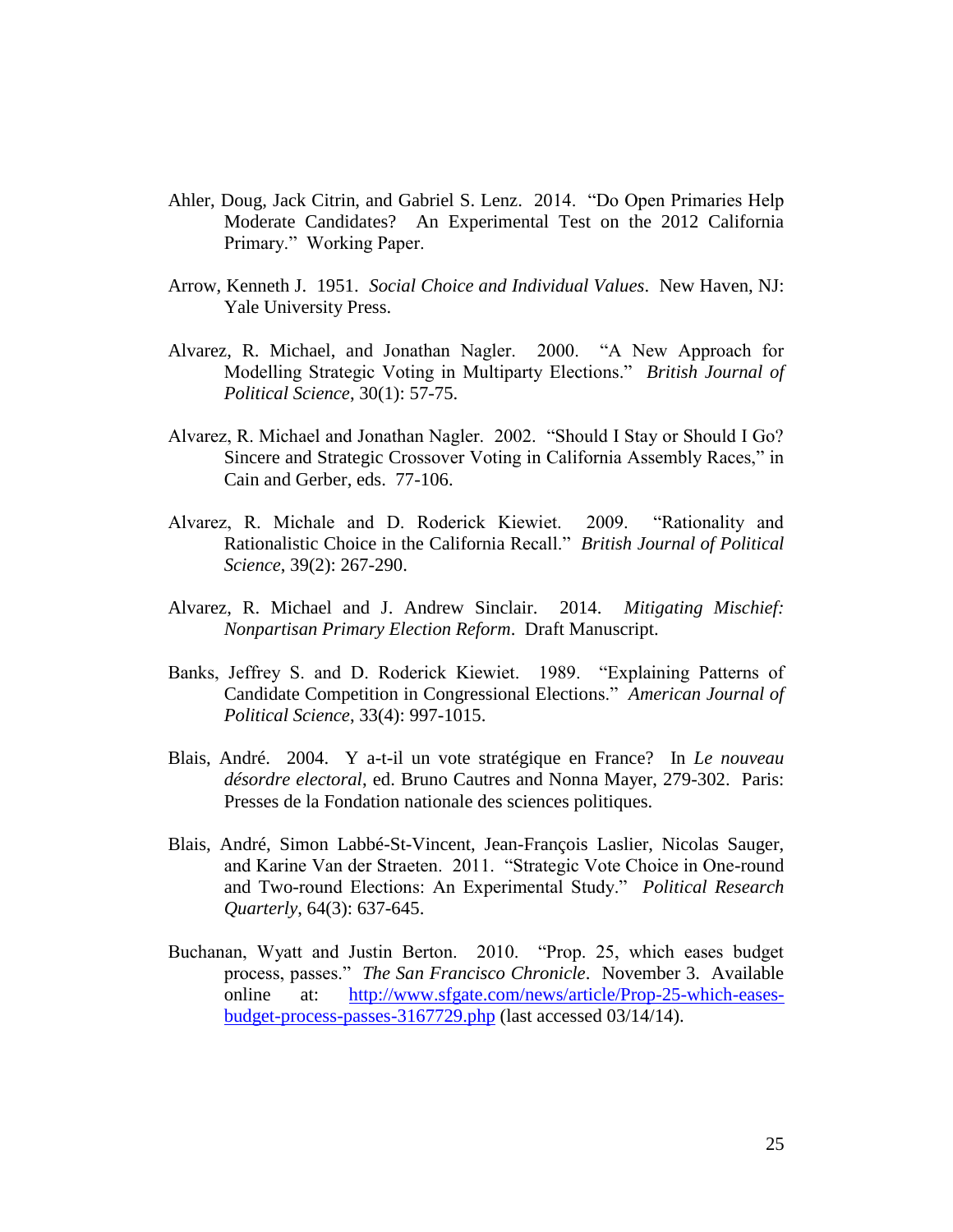- Buis, Maarten L. 2010. "Not all transitions are equal: The relationship between inequality of educational opportunities and inequality of educational outcomes." in: Maarten L. Buis, *Inequality of Educational Outcome and Inequality of Educational Opportunity in the Netherlands during the 20th Century*, Dissertation, VU University Amsterdam.
- Cain, Bruce E. and Elisabeth R. Gerber (eds.). 2002. *Voting at the Political Fault Line: California's Experiment with the Blanket Primary*. Berkeley, CA: University of California Press.
- Callander, Steven. 2005. "Duverger's Hypothesis, the Run-Off Rule, and Electoral Competition," *Political Analysis*, 13(2005): 209-232.
- Campbell, Angus, Philip E. Converse, Warren E. Miller, and Donald E. Stokes. 1960. The American Voter. Chicago: The University of Chicago Press.
- Chen, Kong-Pin and Sheng-Zhang Yang. 2002. "Strategic Voting in Open Primaries," *Public Choice* 112 (1/2): 1-30.
- Cohen, Marty, David Karol, Hans Noel, and John Zaller. 2008. *The Party Decides: Presidential Nominations Before and After Reform*, Chicago IL: University of Chicago Press.
- Clough, Emily. 2007. "Strategic Voting Under Conditions of Uncertainty: A Re-Evaluation of Duverger's Law." *British Journal of Political Science*, 37(2): 313-332.
- Downs, Anthony. 1957. *An Economic Theory of Democracy*. Boston, MA: Addison-Wesley.
- Editorial Staff, LA Times. 2010. "Yes on Prop. 14" *The Los Angeles Times*, April 21. Available online at: [http://articles.latimes.com/2010/apr/21/opinion/la-ed-0421-prop14-](http://articles.latimes.com/2010/apr/21/opinion/la-ed-0421-prop14-20100421) [20100421](http://articles.latimes.com/2010/apr/21/opinion/la-ed-0421-prop14-20100421) (last accessed 03/14/14).
- Foer, Franklin and Chris Hughes. 2013. "Barack Obama is Not Pleased: The president on his enemies, the media, and the future of football." *The New Republic*. January 27. Available online at: [http://www.newrepublic.com/article/112190/obama-interview-2013-sit](http://www.newrepublic.com/article/112190/obama-interview-2013-sit-down-president)[down-president#](http://www.newrepublic.com/article/112190/obama-interview-2013-sit-down-president) (last accessed 1/27/2013).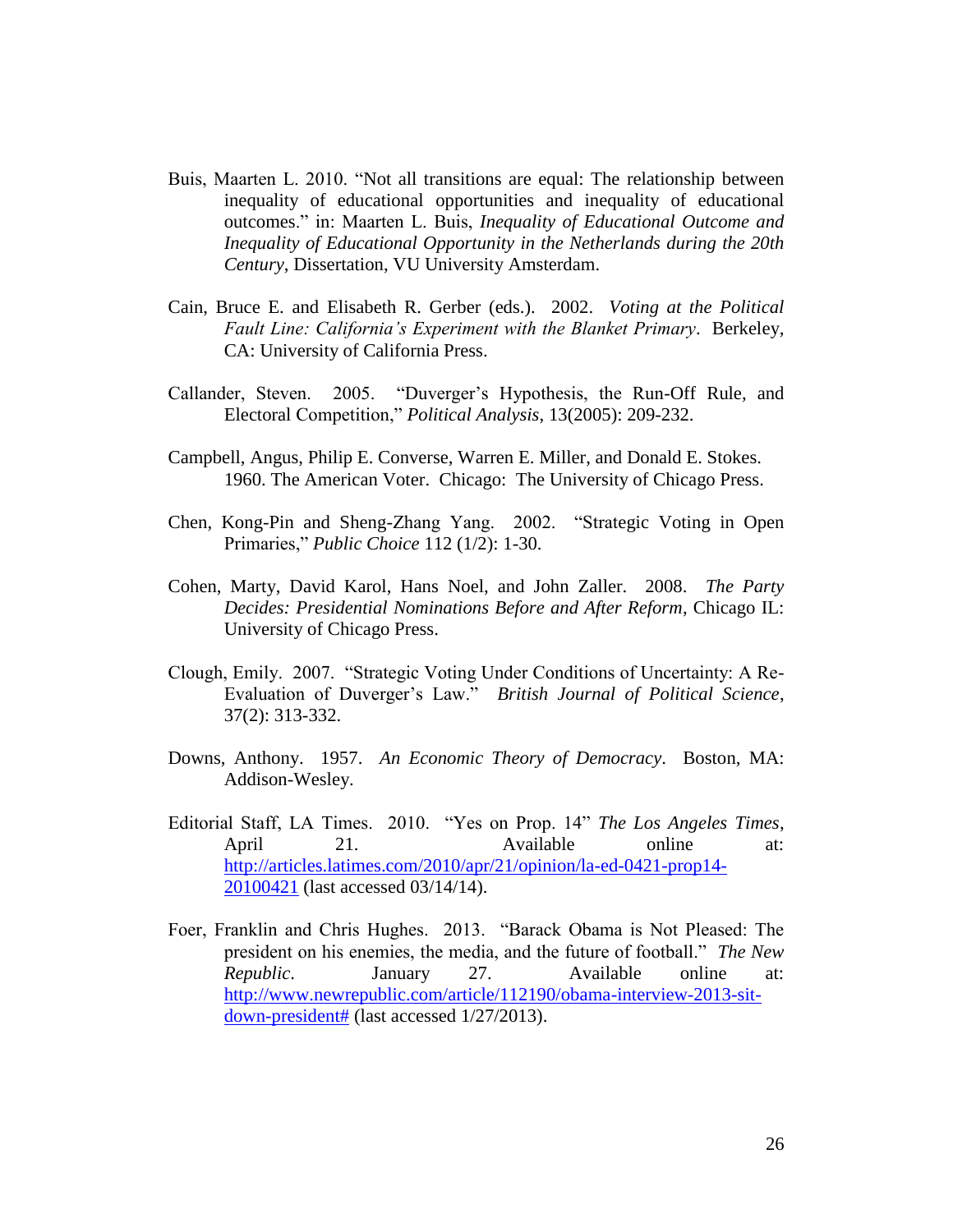- Gerber, Elisabeth R. and Rebecca B. Morton. 1998. "Primary Election Systems and Representation," *Journal of Law, Economics, & Organization* 14(2): 304-324.
- Grose, Christian R., J. Andrew Sinclair, and Antoine Yoshinaka. 2014. "Do Electoral Institutions Matter? The Top-Two Primary and Ideological Change in the California State Legislature." Working Paper, Presented at the Institute for Governmental Studies, Berkeley, April 25.
- Hirsh, Michael. 2013. "George W. Bush: He Gave Rise to the Tea Party." *National Journal*, October 3. Available online at: [http://www.nationaljournal.com/who-broke-washington/george-w-bush](http://www.nationaljournal.com/who-broke-washington/george-w-bush-he-gave-rise-to-the-tea-party-20131003)[he-gave-rise-to-the-tea-party-20131003](http://www.nationaljournal.com/who-broke-washington/george-w-bush-he-gave-rise-to-the-tea-party-20131003) (last accessed 05/14/14).
- Johnson, Dave. 2014. "5 billionaires who are making life miserable for ordinary Americans." *Salon*, February 20. Available online at: [http://www.salon.com/2014/02/20/5\\_billionaires\\_who\\_are\\_making\\_life\\_](http://www.salon.com/2014/02/20/5_billionaires_who_are_making_life_miserable_for_ordinary_americans_partners/) [miserable\\_for\\_ordinary\\_americans\\_partners/](http://www.salon.com/2014/02/20/5_billionaires_who_are_making_life_miserable_for_ordinary_americans_partners/) (last accessed 03/14/14).
- Kanthak, Kristin and Rebecca Morton. 2001. "Congressional Primaries," in *Congressional Primaries and the Politics of Representation*, Peter F. Galderisi, Mami Ezra, and Michael Lyons, eds. New York, NY: Rowan & Littlefield.
- Kousser, Thad, Justin Phillips, and Boris Shor. 2014. "Reform and Representation: Assessing California's Top-Two Primary and Redistricting Commission." SSRN working paper, available online at: [http://papers.ssrn.com/sol3/papers.cfm?abstract\\_id=2260083](http://papers.ssrn.com/sol3/papers.cfm?abstract_id=2260083)
- Lacy, Dean and Barry C. Burden. 1999. "The Vote-Stealing and Turnout Effects of Ross Perot in the 1992 U.S. Presidential Election." *American Journal of Political Science*, 43(1): 233-255.
- Leubitz, Brian. 2014. "The Problem with Polling and Top-2." *Calitics*. April 14. Available online at [http://www.calitics.com/diary/15465/the-problem](http://www.calitics.com/diary/15465/the-problem-with-polling-and-top2)[with-polling-and-top2](http://www.calitics.com/diary/15465/the-problem-with-polling-and-top2) (last accessed 05/13/14).
- Madison, James. 2003 [1961]. "Federalist 10," in *The Federalist Papers*, ed. Clinton Rossiter, New York, NY: Signet.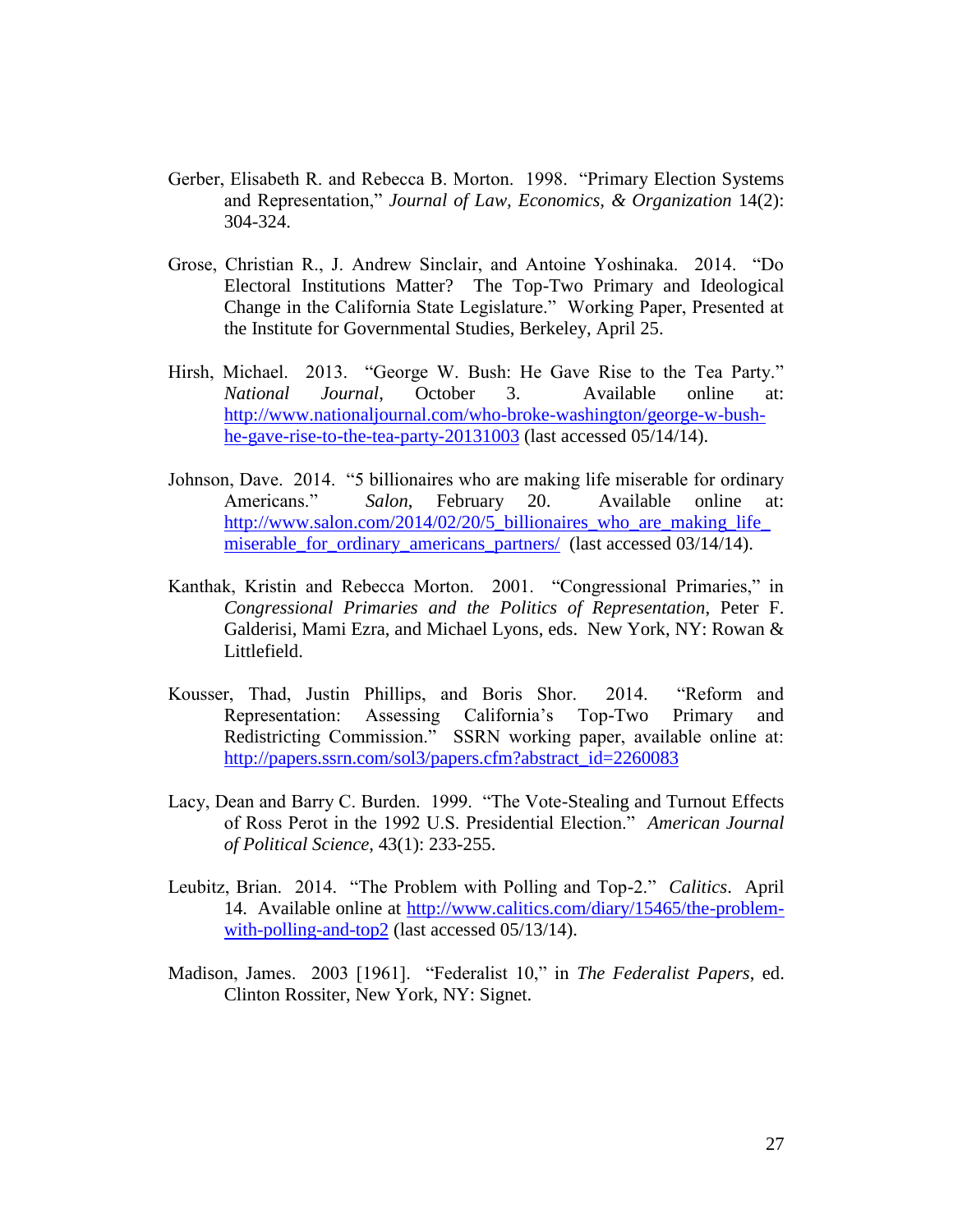- Masket, Seth E. and Boris Shor. 2011. "Polarization Without Parties: The Rise of Legislative Partisanship in Nebraska's Unicameral Legislature." Working paper. Available at SSRN: http://ssrn.com/abstract=1916342 or http://dx.doi.org/10.2139/ssrn.1916342
- Masket, Seth E. 2011. *No Middle Ground: How Informal Party Organizations Control Nominations and Polarize Legislatures*, Ann Arbor, MI: University of Michigan Press.
- McGhee, Eric. 2007. "Legislative Reform." *At Issue*. San Francisco, CA: Public Policy Institute of California. Available online at: [http://www.ppic.org/content/pubs/atissue/AI\\_1207EMAI.pdf](http://www.ppic.org/content/pubs/atissue/AI_1207EMAI.pdf) (last accessed 03/14/14).
- McGhee, Eric. 2010. "Open Primaries." *At Issue*. San Francisco, CA: Public Policy Institute of California. Available online at: [http://www.ppic.org/content/pubs/atissue/AI\\_210EMAI.pdf](http://www.ppic.org/content/pubs/atissue/AI_210EMAI.pdf) (last accessed 03/14/14).
- McGhee, Eric, Seth Masket, Boris Shor, Steven Rogers, and Nolan McCarty, 2013. "A Primary Cause of Partisanship? Nomination Systems and Legislator Ideology." *American Journal of Political Science*, advanced online copy. DOI: 10.1111/ajps.12070.
- Mishak, Michael J. and Anthony York. 2012. "Centrist GOP candidates may offer chance to end California gridlock." *The Los Angeles Times*, May 19. Available online at: [http://articles.latimes.com/2012/may/19/local/la-me](http://articles.latimes.com/2012/may/19/local/la-me-republicans-20120519)[republicans-20120519](http://articles.latimes.com/2012/may/19/local/la-me-republicans-20120519) (last accessed 03/14/14).
- Nagler, Jonathan. 2013. "Voting in California's Top 2 Primary and General Election." Paper presented at the annual meeting of the American Political Science Association, Chicago IL, Sept. 1.
- Nagourney, Adam. 2010. "California Lawmakers Pass Overdue Budget." *The New York Times*, October 7. Available online at: <http://www.nytimes.com/2010/10/08/us/08california.html> (last accessed 03/14/14).
- Oak, Mandar P. 2006. "On the Role of the Primary System in Candidate Selection," *Economics & Politics*, 18(2): 169-190.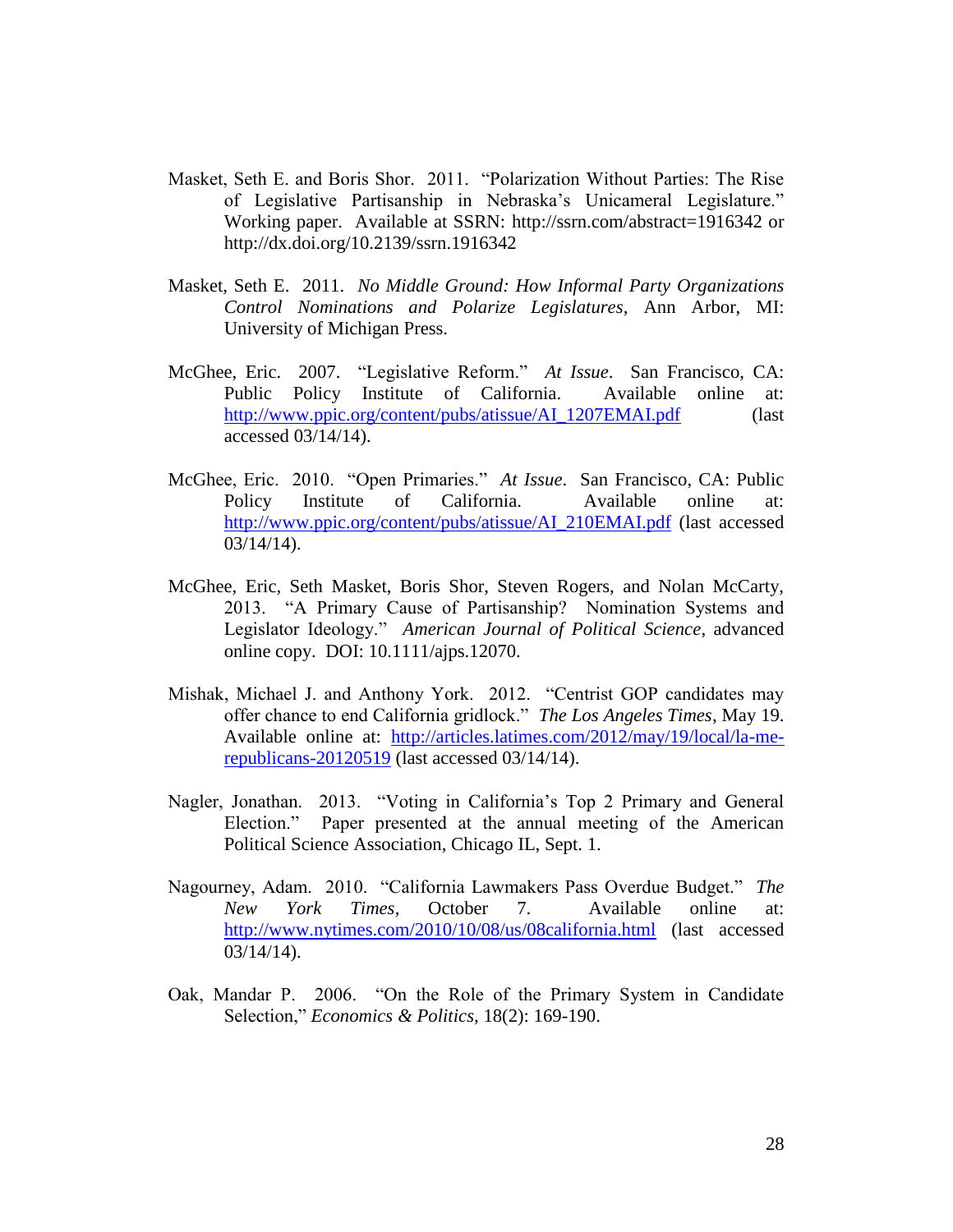- Owen, Guillermo, and Bernard Grofman. 2006. "Two-Stage Electoral Competition in Two-Party Contests: Persistent Divergence of Party Positions," *Social Choice and Welfare* 26(3): 547-569.
- Palfrey, Thomas R. 1984. "Spatial Equilibrium with Entry." *The Review of Economic Studies*, 51(1): 139-156.
- Park, Aaron F. 2012. "Mariposa County Democrats / AFL-CIO Frank Bigelow is our Man." *RightOnDaily.com*. October 4. Available online at: <http://www.rightondaily.com/tag/frank-bigelow/> (last accessed 03/14/14).
- Richman, Josh, Howard Mintz, Jessica Calefati, and Robert Salonga. 2014. "State Sen. Leland Yee indicted on arms trafficking, corruption charges." *San Jose Mercury News*, March 26. Available online at: [http://www.mercurynews.com/crime-courts/ci\\_25423273/leland-yee](http://www.mercurynews.com/crime-courts/ci_25423273/leland-yee-indicted-corruption-bay-area-fbi-state-senator)[indicted-corruption-bay-area-fbi-state-senator](http://www.mercurynews.com/crime-courts/ci_25423273/leland-yee-indicted-corruption-bay-area-fbi-state-senator) (last accessed 05/14/14).
- Riker, William H. and Peter C. Ordeshook. 1968. "A Theory of the Calculus of Voting." *The American Political Science Review*, 62(1): 25-42.
- Riker, William H. 1982. *Liberalism Against Populism: A Confrontation Between the Theory of Democracy and the Theory of Social Choice*. New York, NY: W.H. Freeman.
- Schaffner, Brian F., Matthew Streb, and Gerald Wright. 2001. "Teams without Uniforms: The Nonpartisan Ballot in State and Local Elections," *Political Research Quarterly*, 54(1): 7-30.
- Shor, Boris, and Nolan McCarty. 2011. "The ideological mapping of American legislatures." *American Political Science Review* 105(3): 530-51.
- Sinclair, J. Andrew. 2013. *Of Primary Importance: American Primary Elections 1945-2012*. Ph.D. Dissertation, California Institute of Technology.
- Steinhauer, Jennifer. 2008. "California Budget Is Signed, 85 Days Late and Despised." *The New York Times*, September 23. Available online at: <http://www.nytimes.com/2008/09/24/us/24calif.html> (last accessed 03/14/14).
- Steinhauer, Jennifer. 2009. "In Budget Deal, California Shuts \$41 Billion Gap." *The New York Times*, February 19. Available online at: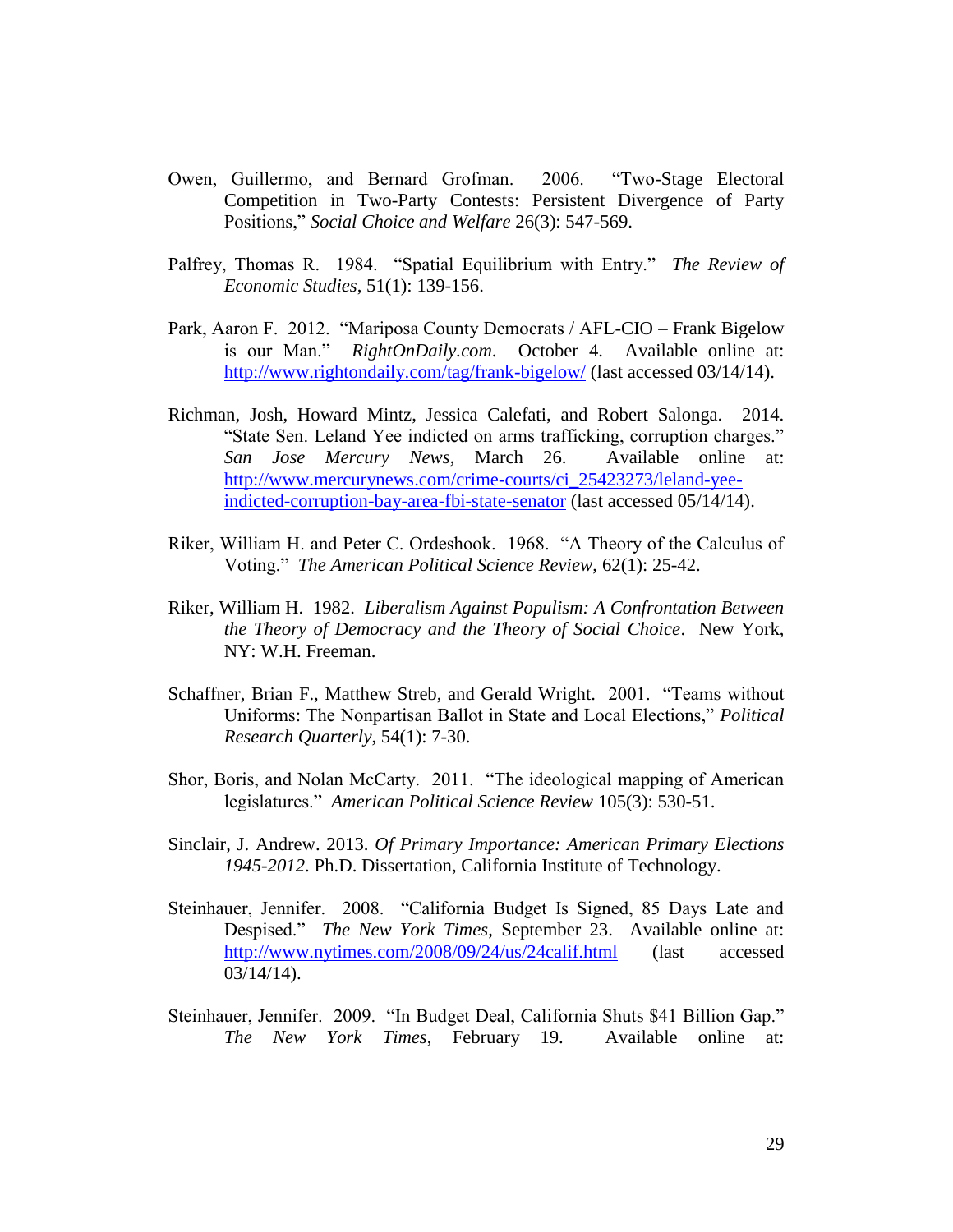<http://www.nytimes.com/2009/02/20/us/20california.html?pagewanted=all> (last accessed 03/14/14).

York, Anthony. 2010. "California passes Prop. 20, redistricting reform." *The Los Angeles Times*, November 2. Available online at: [http://latimesblogs.latimes.com/california-politics/2010/11/california](http://latimesblogs.latimes.com/california-politics/2010/11/california-passes-prop-20-redistricting-reform.html)[passes-prop-20-redistricting-reform.html](http://latimesblogs.latimes.com/california-politics/2010/11/california-passes-prop-20-redistricting-reform.html) (last accessed 03/14/14).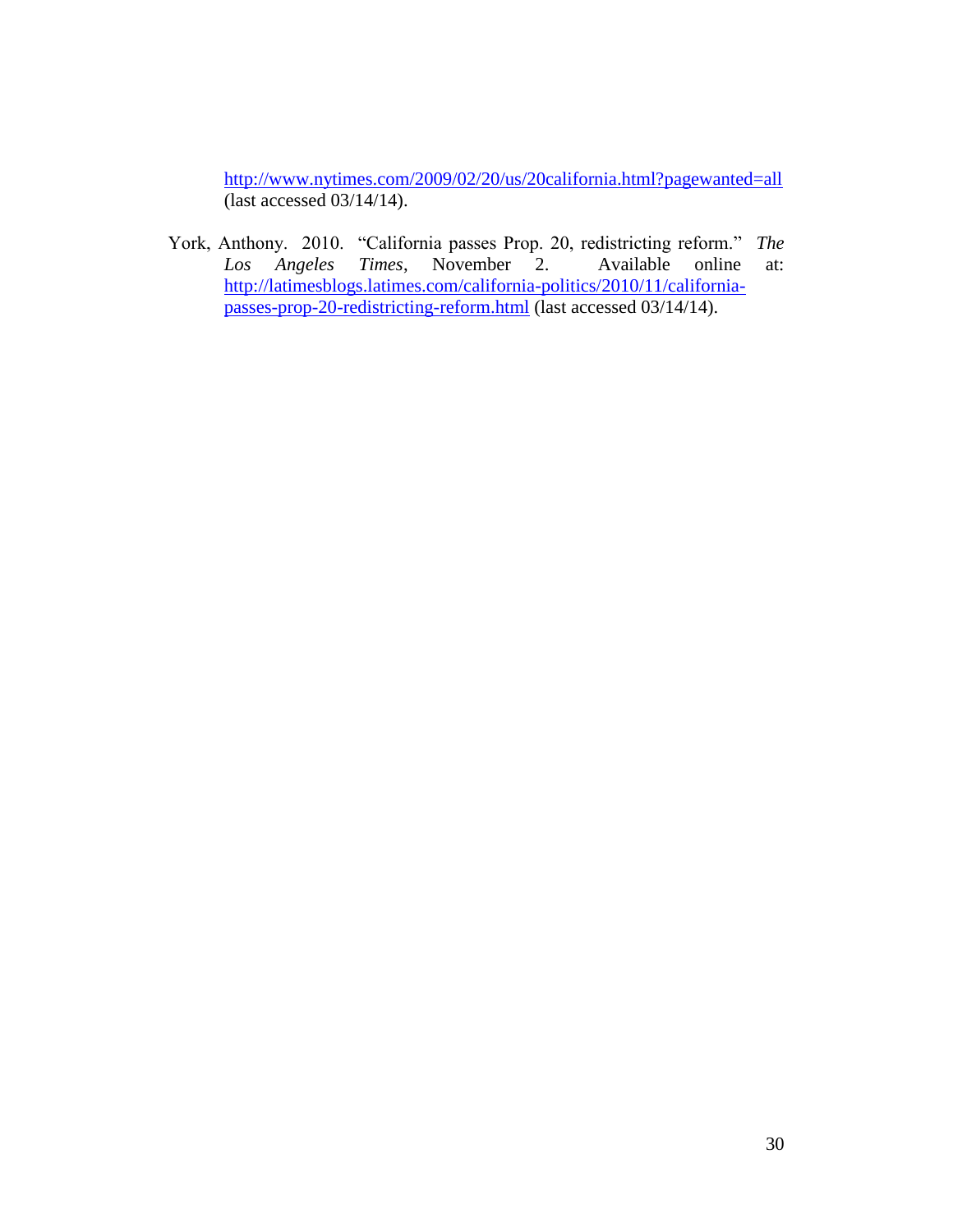### **Appendix 1: Pre-Primary Supplemental Data**

Table A1-1, below, contains the full descriptive statistics uses in the pre-primary model. More Democrats support Bigelow than Oller, as do more "Other" registrants. Analytically, though, this is problematic to distinguish from a generic preference for Bigelow since more Republicans (by 2-1 margin) also support Bigelow on the "third ballot" of the pre-primary survey. Oller does hold on to a larger share of the "very conservative" vote; this is not enough (or the sample size is too small) to distinguish as an effect in the models.

**Table A1-1: "Third Ballot" Descriptive Statistics**. This figure shows row percentages for the vote choice of individuals with characteristics included in the pre-primary models in the main section of the paper.

|                           |                |       | Other | DK/    |     |
|---------------------------|----------------|-------|-------|--------|-----|
| <b>Third Ballot</b>       | <b>Bigelow</b> | Oller | Cand. | Undec. | N   |
| <b>Baseline Support %</b> | 29.8           | 14.8  | 32.8  | 22.8   | 400 |
| Perm. Absentee Voter      | 27.1           | 14.2  | 34.6  | 24.2   | 240 |
| Dem. Reg.                 | 13.2           | 6.3   | 58.3  | 22.2   | 144 |
| Other Reg.                | 26.7           | 13.3  | 33.3  | 26.7   | 60  |
| Rep. Reg.                 | 42.9           | 21.4  | 13.8  | 21.9   | 196 |
| Not Very Conserv.         | 20.8           | 9.4   | 44.9  | 24.9   | 245 |
| Very Conservative         | 43.9           | 23.2  | 13.6  | 19.4   | 155 |
| <b>Favors Tea Party</b>   | 48.1           | 22.2  | 14.6  | 15.2   | 158 |
| Oller, Voted Bond         | 39.7           | 10.3  | 32.2  | 17.8   | 214 |
| Oller, Raised Fees        | 37.3           | 9.1   | 31.6  | 22.0   | 209 |
| Oller, Lacked Ethics      | 33.3           | 4.1   | 42.1  | 20.5   | 171 |
| Oller, Restr. Order       | 33.8           | 4.8   | 39.6  | 21.7   | 207 |
| Oller, Per Diem           | 36.1           | 7.4   | 34.9  | 21.7   | 258 |
| Oller, Career Pol.        | 39.9           | 3.7   | 35.0  | 21.5   | 163 |
| Oller, Pension Vote       | 37.7           | 11.0  | 30.5  | 20.8   | 236 |
| F.B., Rail Flip-Flop      | 20.3           | 10.2  | 46.9  | 22.7   | 128 |
| Neg F.B., Sales Tax       | 28.0           | 9.3   | 41.0  | 21.7   | 161 |
| Neg F.B., Inexperience    | 25.3           | 8.4   | 44.2  | 22.1   | 95  |
| Neg F.B., Fee Increase    | 26.1           | 9.2   | 40.3  | 24.4   | 119 |

Alvarez and Sinclair (2014) obtain slightly different results for the pre-primary phase of the campaign than those presented in this paper. They find (i) that voters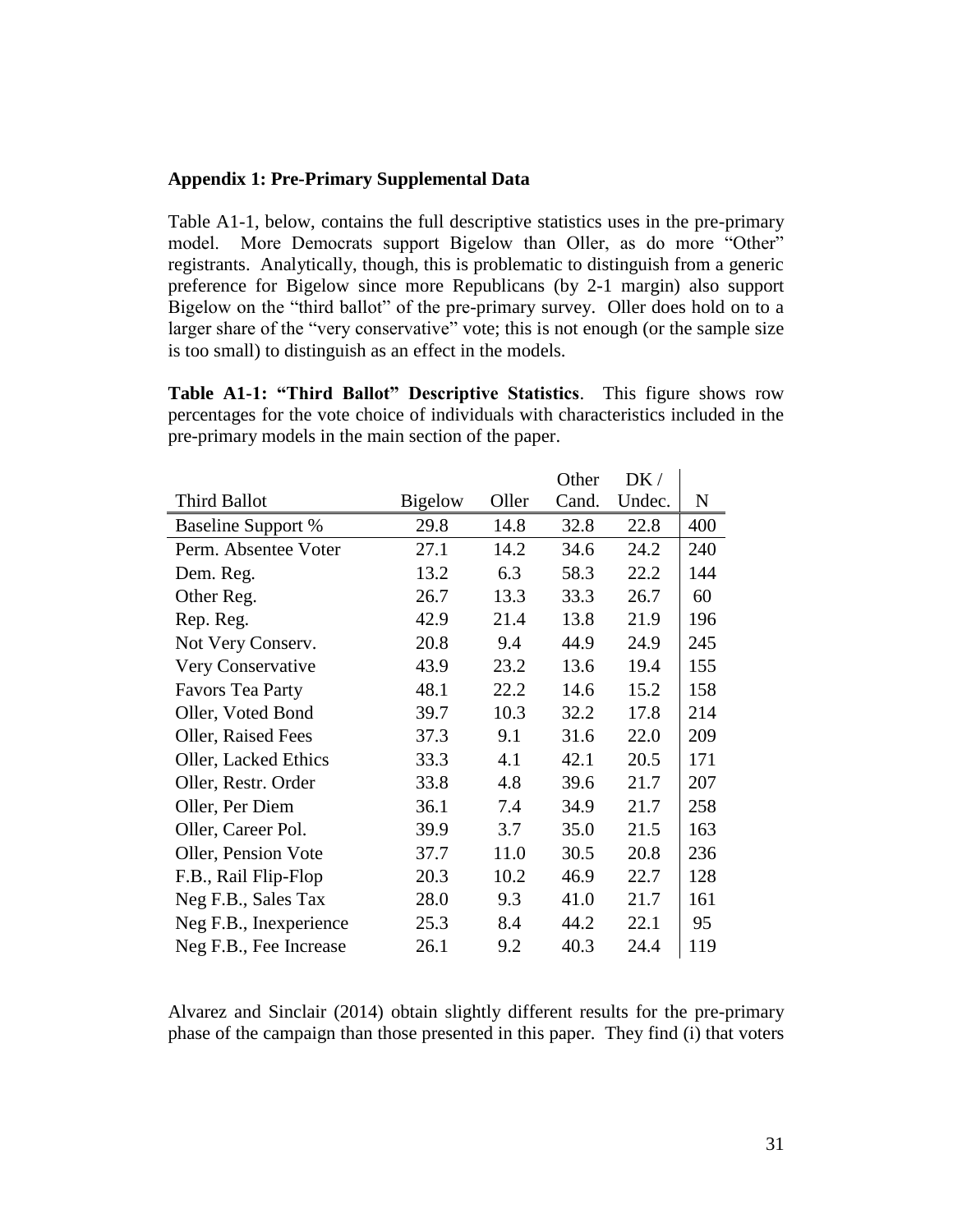did perceive Bigelow as more moderate than Oller and (ii) that voters are less likely to support ideologically distant candidates (e.g., ideology matters). Removing the specific attack variables and using the "first ballot" preferences allows for a cleaner ideology test in this data. Does it support **H1b**? It does not, as shown in Figure A1-1, below.<sup>32</sup>

**Figure A1-1: Binary Logit Model for the Choice Between Bigelow (=0) and Oller (=1) with Restricted Independent Variables**. Unlike the main model, this model does not use any of the information about the negative attacks on Bigelow or Oller. It uses the "first ballot" before respondents hear that information. No variables predict why voters pick one over the other. For this model,  $N = 178$ .



What is the explanation for the divergent results? The key most likely lies with the different timing and purpose of the surveys. The Alvarez and Sinclair (2014) survey took place right before the election, with a much larger sample size (1000+), and was designed to test these theories with a multinomial probit model.

 $32$  Neither does repeating this exercise using the last ballot, the ballot after all the attacks. Furthermore, *that* model is actually nested in the main model. A likelihood ratio test indicates that the main model does significantly better fit the data.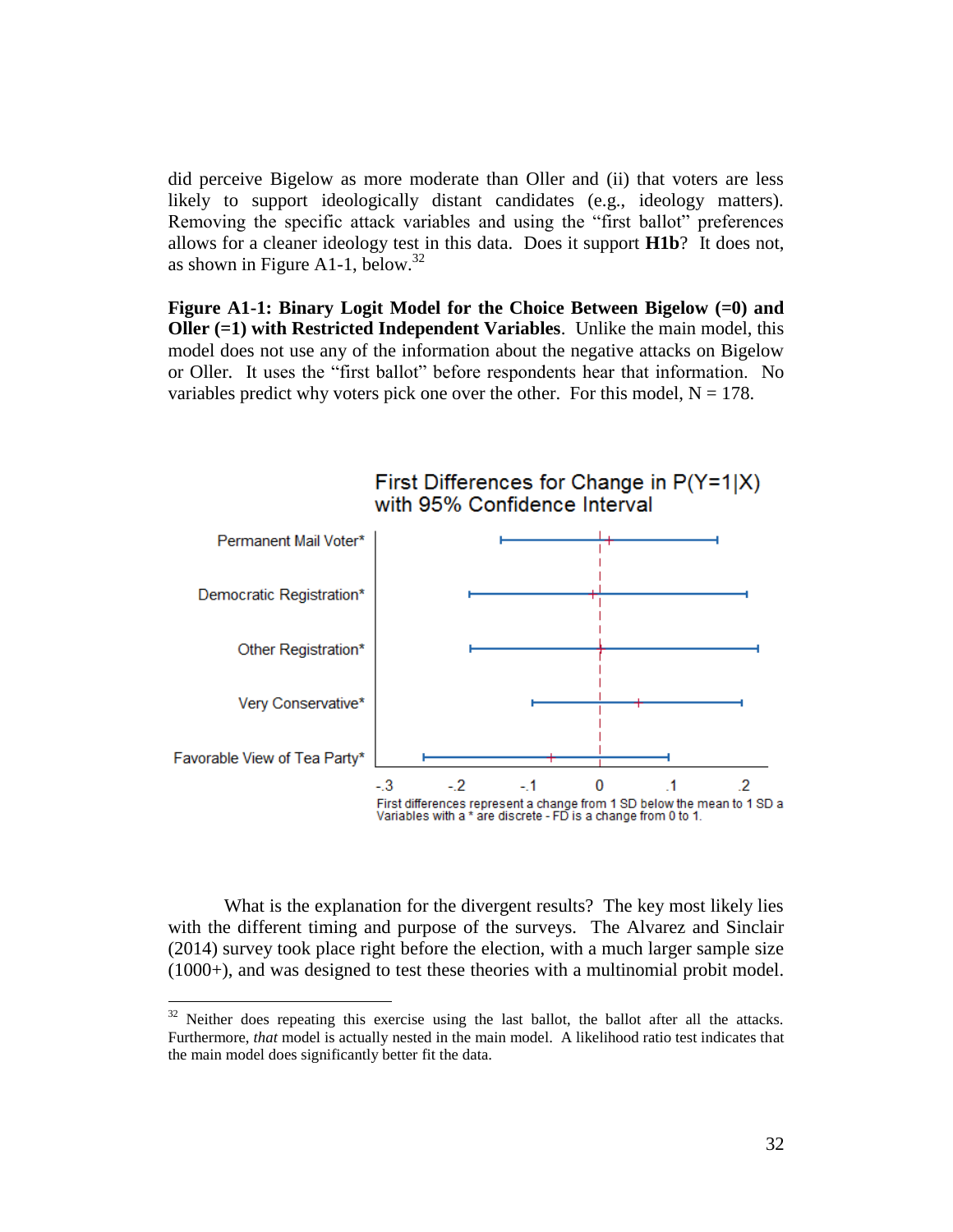This survey, from the campaign, had to take place early enough for the campaign to use it to make strategic decisions.

The Bigelow pre-primary data has several more severe analytical drawbacks. Since they do administer the survey early in the campaign season, and this is a low salience race, only 178/400 voters had a preference between Bigelow and Oller. The ideology measures (approval of the tea party, the standard ideology scale) may not work well in this setting in which many voters are quite conservative. Alvarez and Sinclair (2014) use more sophisticated rescaling techniques to place both candidates and voters into a common space, which this survey data does not permit.

The Bigelow campaign data in general draws strength from its repetition and its insight into their internal processes: three snapshots of the same race at different points in time asking questions the campaign believed relevant. The detailed information about the types of people who found each attack effective, and their vote choices, helps to explain why the campaign made its strategic choices – detailed district and candidate specific information missing from surveys designed for use and comparisons across multiple districts. Importantly, also, despite its weaknesses the pre-primary Bigelow data helps to strongly emphasize that Democrats tended to stay out of the Bigelow-Oller primary race.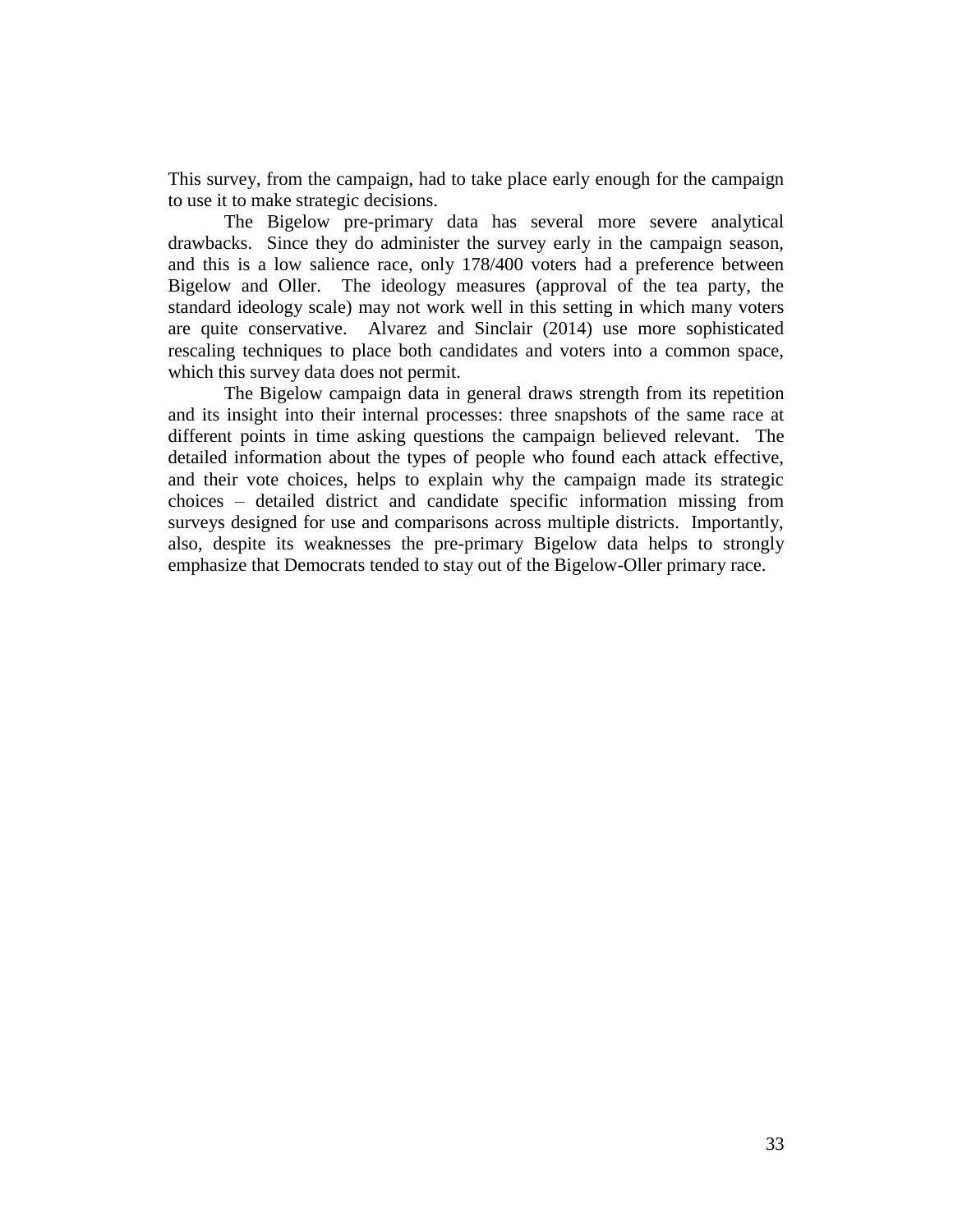### **Appendix 2: Pre-General Election, Sequential Logits & Alternative Models**

Even though the general election contained only two candidates, it still contained three choices (Lacy and Burden 1999): Bigelow, Oller, or Neither ("undecided" or "not voting in this race"). Again, given the data limitations, this data can best be analyzed using a sequential logit model: voters first choose to participate or not and then choose between the two candidates. The estimates at the second level, the choice between the candidates, are identical to those from a logit model that just drops the unsure or the unwilling, the analysis in this section focuses on the binary choice.<sup>33</sup> In the first tracking poll, 205 of 400 voters had a preference between the Republicans; Bigelow slightly trailed Oller, 48 to 52 percent. After some additional information, 270 had a preference, bringing Bigelow even with Oller at 50 percent each. In the second, later, tracking poll 259 voters had a preference for one of the two Republican candidates; Bigelow led Oller 57 to 43 percent.

| are significant at $0.03$ . $13-700$ . |                |         |                  |         |  |  |  |
|----------------------------------------|----------------|---------|------------------|---------|--|--|--|
|                                        | Republicans v. |         |                  |         |  |  |  |
|                                        | Undecided      |         | Oller v. Bigelow |         |  |  |  |
| Variable                               | Coef.          | Z       | Coef.            | Z       |  |  |  |
| Dem. Registration                      | $-0.43*$       | $-1.66$ | $-0.74**$        | $-2.05$ |  |  |  |
| Other Registration                     | $-1.18**$      | $-4.14$ | $-0.59$          | $-1.30$ |  |  |  |
| Favor Tea Party                        | 0.20           | 0.84    | $-0.18$          | $-0.54$ |  |  |  |
| Very Conservative                      | 0.20           | 0.74    | 0.28             | 0.80    |  |  |  |
| <b>Union Family</b>                    | $-0.12$        | $-0.47$ | $-0.44$          | $-1.19$ |  |  |  |
| White                                  | $-0.15$        | $-0.59$ | $-0.59$          | $-1.59$ |  |  |  |
| Income Above \$75,000                  | 0.06           | 0.24    | $-0.26$          | $-0.79$ |  |  |  |
| Age: Under 35                          | $-0.25$        | $-0.83$ | 0.20             | 0.44    |  |  |  |
| Age: Over 65                           | 0.23           | 0.95    | $-0.11$          | $-0.32$ |  |  |  |
| Constant                               | 0.41           | 1.23    | 1.04             | 2.16    |  |  |  |

**Table A2-1: Sequential Logit Model, General Election 1st Tracking Poll**. In this model, the first level 1=picked between Republicans; at the second level 1=support for Oller. Variables marked \* are significant at 0.10; variables marked  $**$  are significant at 0.05 N=400.

The specification in Table A2-1 does not use the Bigelow and Oller favorability variables (included in the main text of the paper). Those are highly correlated at level 1 with political party. This model is broadly consistent with the overall story: at the first level, Democrats and Other registrants are more

<sup>&</sup>lt;sup>33</sup> Unsurprisingly, and consistent with Nagler's (2013) findings, partisanship matters for passing through the first transition: Democrats are less likely to have a preference.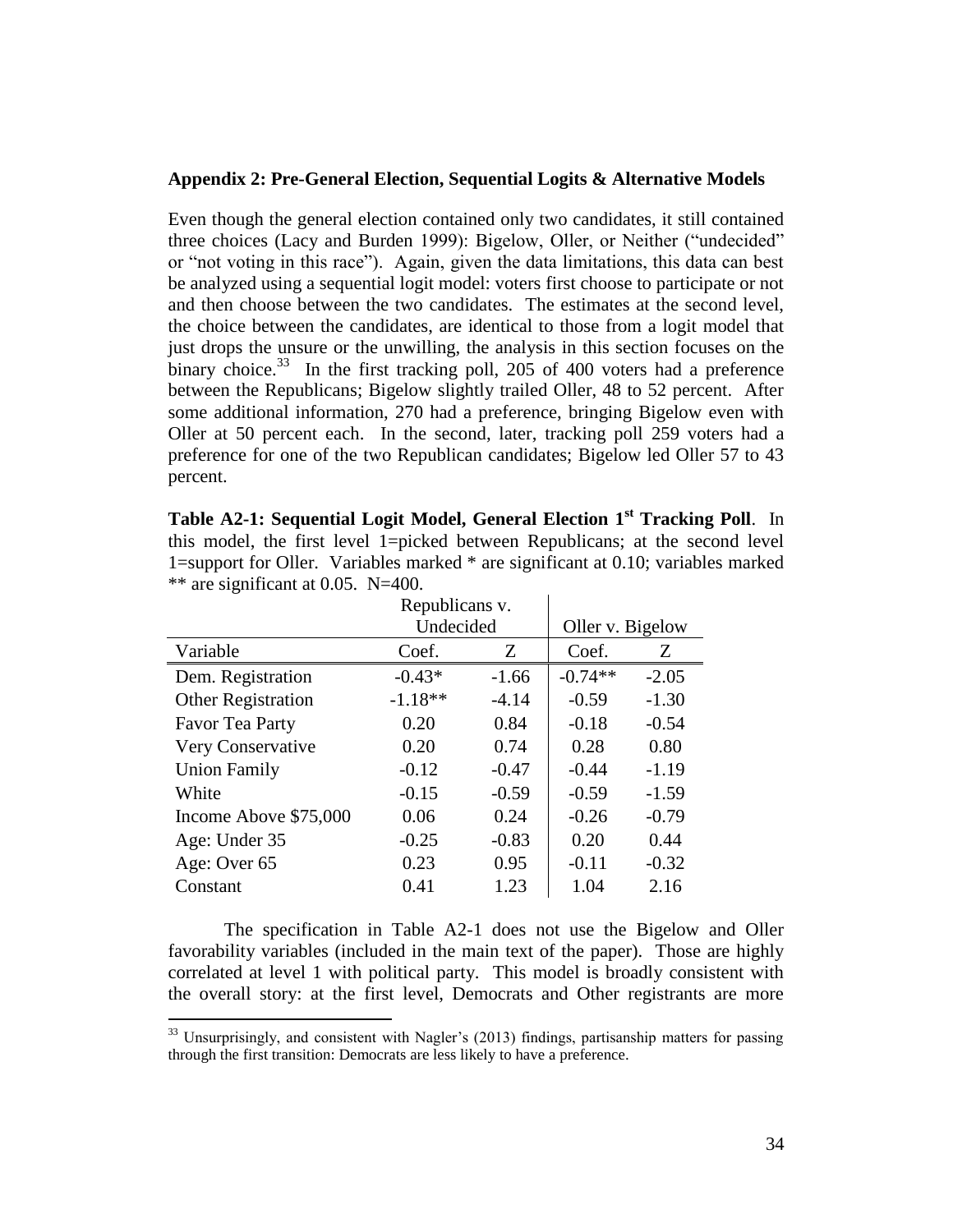likely to remain undecided; at the second level, Democrats are less likely to go for Oller than they are for Bigelow. Note, though, that the Tea Party variable drifts out of significance; this remains a low-information election with a small-N survey: the randomness generated by different information can overcome all but the largest effects.

Furthermore, the specification in Table A2-1 uses the *initial* preference question from the  $1<sup>st</sup>$  tracking poll. The first tracking poll included two questions, one before and one after some additional information. The binary logit included in the paper uses the post-information response. This pairs well with the single question used in the second tracking poll because the information tested in this poll is precisely what the campaigns went out and told voters over the next few weeks.

**Table A2-2: Sequential Logit Model, General Election 2 nd Tracking Poll**. In this model, the first level 1=picked between Republicans; at the second level 1=support for Oller. Variables marked \* are significant at 0.10; variables marked  $**$  are significant at 0.05. N=400.

|                                 |           | Republicans v. |                  |         |
|---------------------------------|-----------|----------------|------------------|---------|
|                                 |           | Undecided      | Oller v. Bigelow |         |
| Variable                        | Coef.     | Ζ              | Coef.            | Z       |
| Dem. Registration               | $-1.59**$ | $-4.92$        | $-1.44**$        | $-3.55$ |
| <b>Other Registration</b>       | $-0.78**$ | $-2.10$        | $-0.54$          | $-1.38$ |
| Very Conservative               | 0.37      | 1.09           | 0.12             | 0.37    |
| <b>Oller Wasted Tax Dollars</b> | $1.05**$  | 2.67           | $-1.04**$        | $-2.88$ |
| No Favor. Rank for Oller        | $-0.89**$ | $-3.21$        | $-1.64**$        | $-4.80$ |
| No Favor. Rank for Bigelow      | $-2.54**$ | $-7.83$        | $1.51**$         | 4.70    |
| <b>Union Family</b>             | 0.19      | 0.60           | 0.30             | 0.81    |
| White                           | $-0.18$   | $-0.50$        | $-0.30$          | $-0.76$ |
| Income Above \$75,000           | 0.13      | 0.42           | $-0.15$          | $-0.46$ |
| Age: Under 35                   | 0.24      | 0.61           | $-0.06$          | $-0.15$ |
| Age: Over 65                    | 0.47      | 1.48           | $-0.02$          | $-0.07$ |
| Constant                        | $3.08**$  | 5.96           | 0.65             | 1.34    |

Table A2-2 generates slightly different effects at the second, Biglow-v-Oller, level than the logit in the main section of the paper. The "Very Conservative interacted with Oller Fiscally Conservative" variable is not identified at the first level of the model (everyone in that category picked between the Republican candidates). Presenting this model serves two purposes: one, it highlights that again Democrats are more likely not to have an opinion (and hence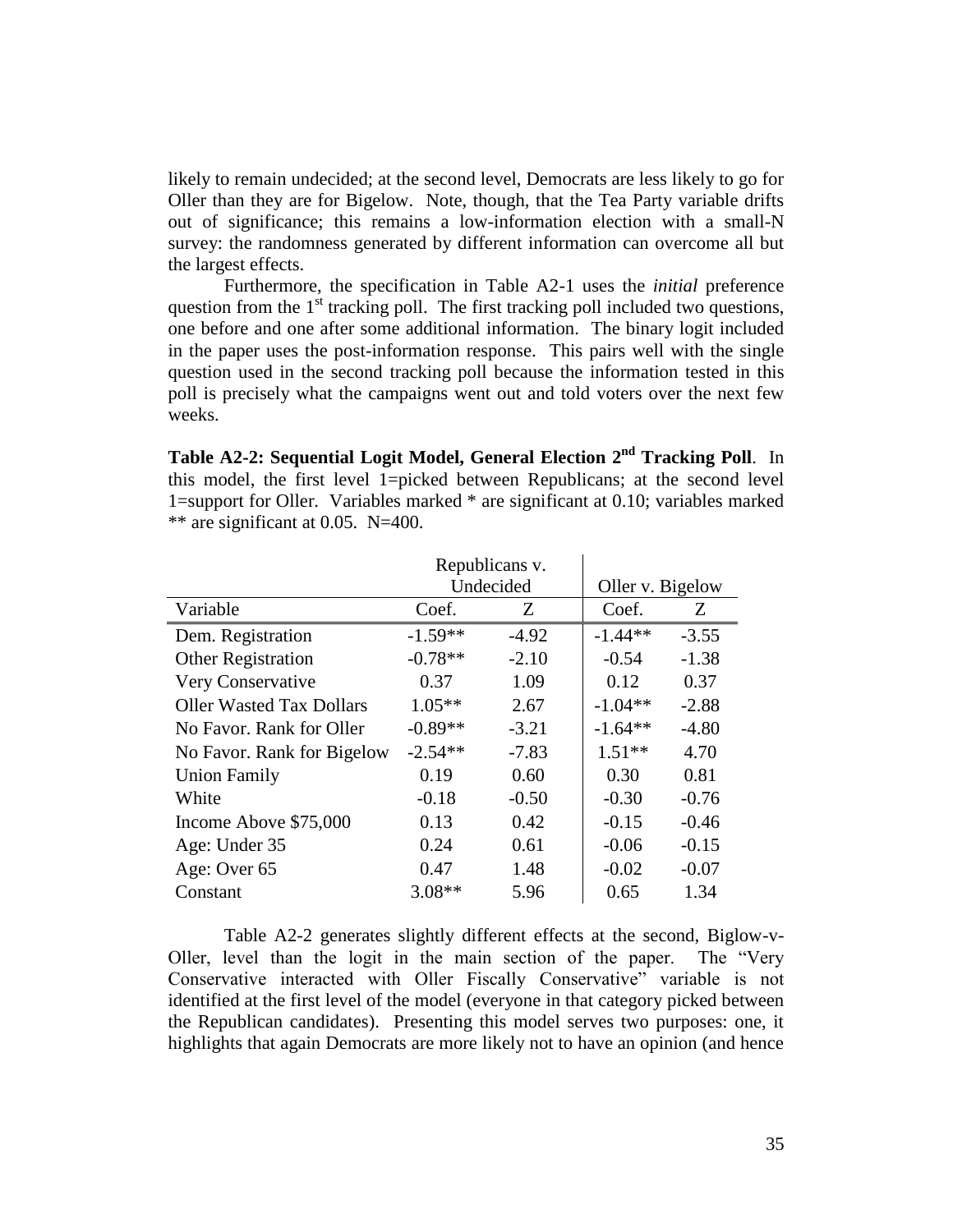probably less likely to vote, as noted in Nagler 2013); two, it demonstrates the added empirical value of the interaction to the second level of the model. In this more limited model, the tax dimension is only modeled with the significant "Oller wasted tax dollars" variable.